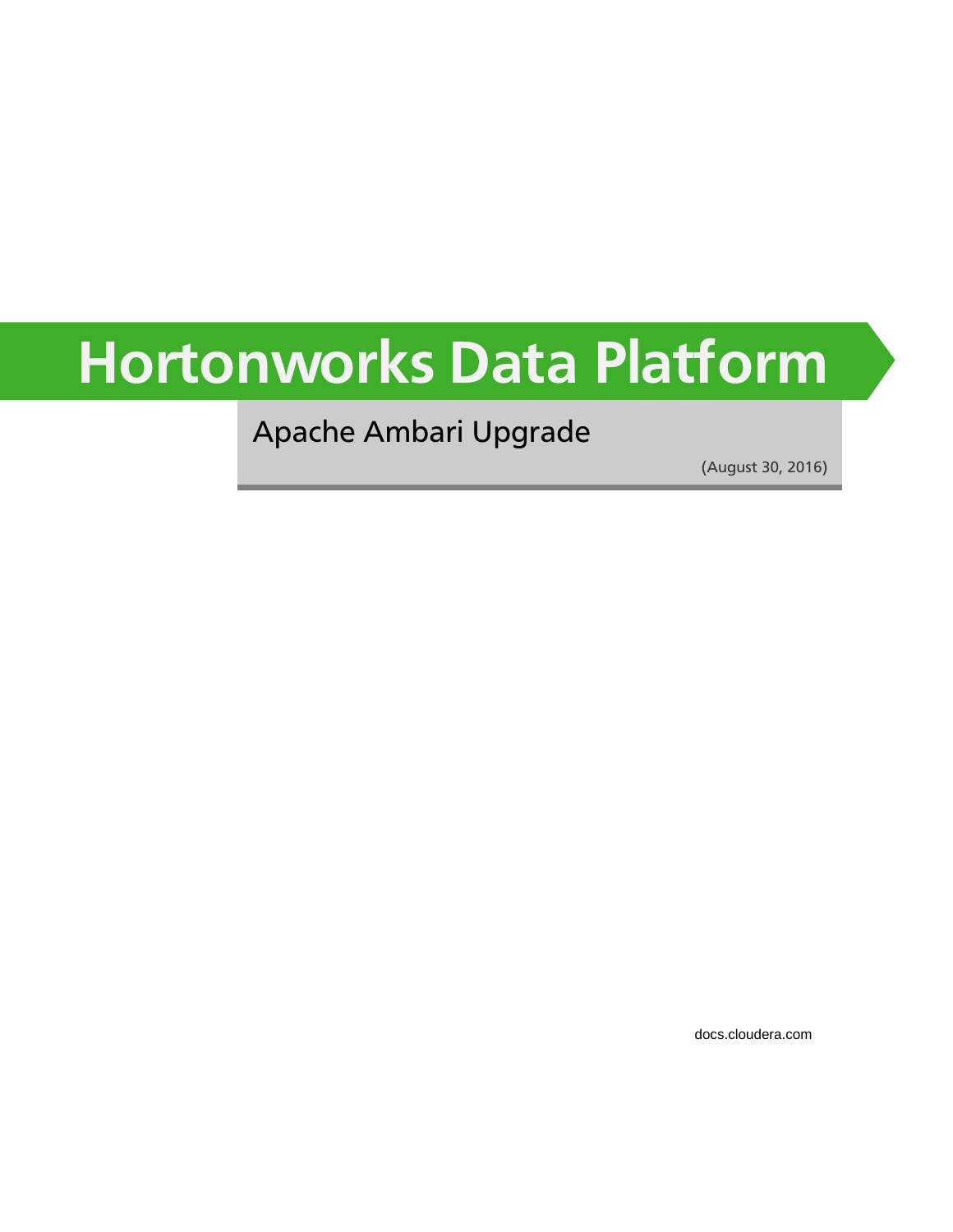# **Hortonworks Data Platform: Apache Ambari Upgrade**

Copyright © 2012-2016 Hortonworks, Inc. Some rights reserved.

The Hortonworks Data Platform, powered by Apache Hadoop, is a massively scalable and 100% open source platform for storing, processing and analyzing large volumes of data. It is designed to deal with data from many sources and formats in a very quick, easy and cost-effective manner. The Hortonworks Data Platform consists of the essential set of Apache Hadoop projects including MapReduce, Hadoop Distributed File System (HDFS), HCatalog, Pig, Hive, HBase, Zookeeper and Ambari. Hortonworks is the major contributor of code and patches to many of these projects. These projects have been integrated and tested as part of the Hortonworks Data Platform release process and installation and configuration tools have also been included.

Unlike other providers of platforms built using Apache Hadoop, Hortonworks contributes 100% of our code back to the Apache Software Foundation. The Hortonworks Data Platform is Apache-licensed and completely open source. We sell only expert technical support, [training](http://hortonworks.com/training/) and partner-enablement services. All of our technology is, and will remain free and open source.

Please visit the [Hortonworks Data Platform](http://hortonworks.com/products/hdp/) page for more information on Hortonworks technology. For more information on Hortonworks services, please visit either the [Support](http://hortonworks.com/hadoop-support/) or [Training](http://hortonworks.com/training/) page. Feel free to [Contact Us](http://hortonworks.com/about-us/contact-us/) directly to discuss your specific needs.



Except where otherwise noted, this document is licensed under **[Creative Commons Attribution ShareAlike 4.0 License](http://creativecommons.org/licenses/by-sa/4.0/legalcode)**. <http://creativecommons.org/licenses/by-sa/4.0/legalcode>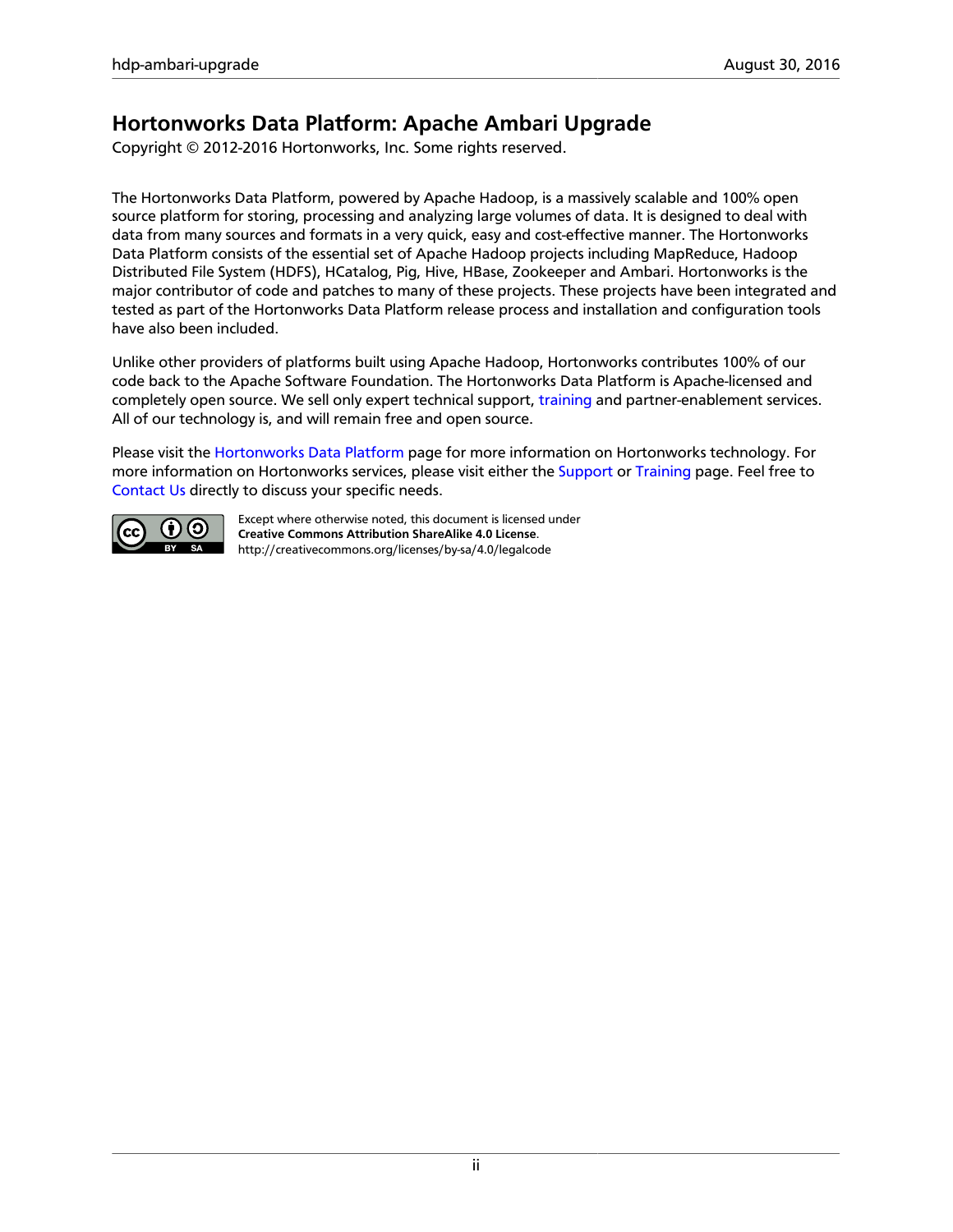# **Table of Contents**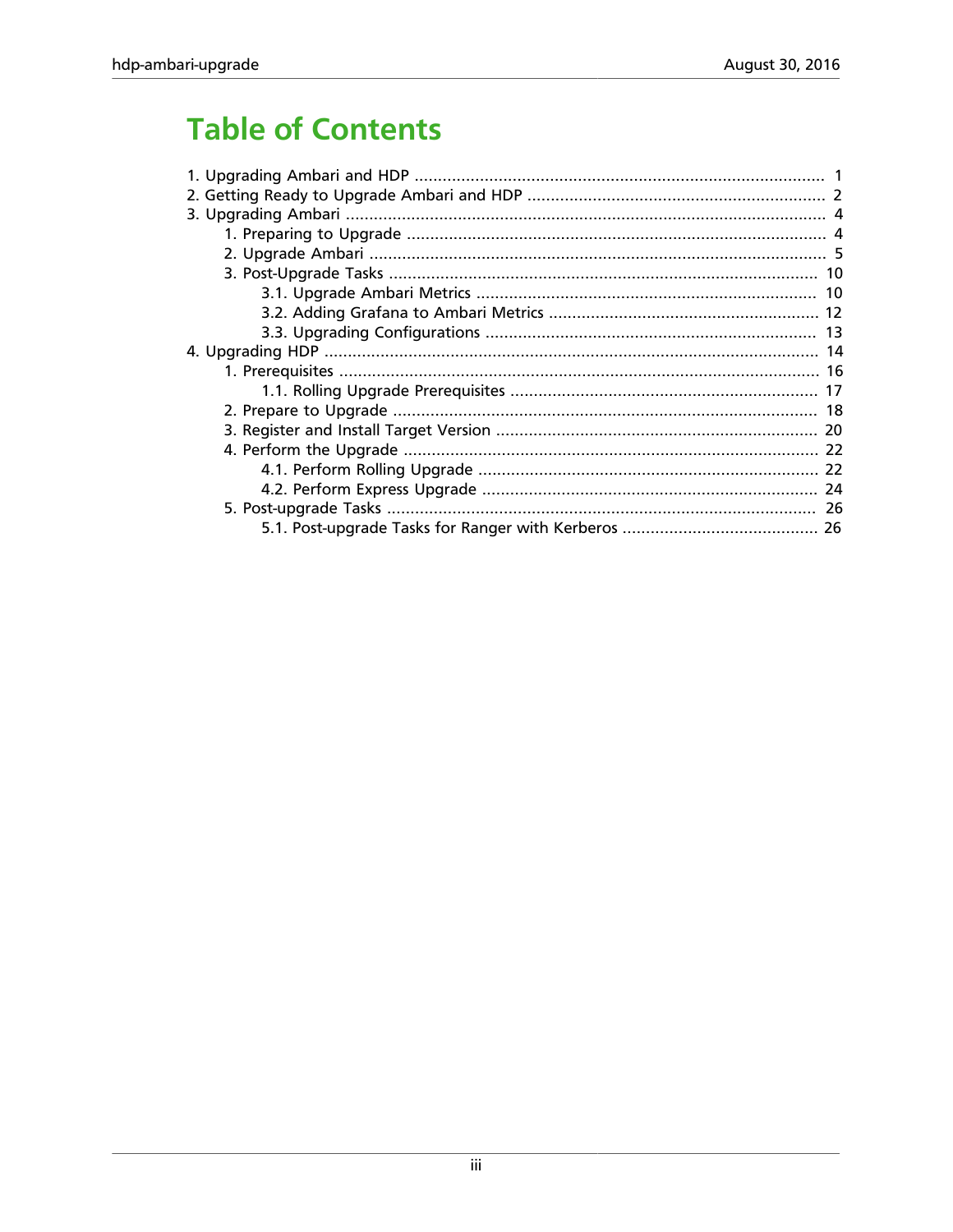# **List of Figures**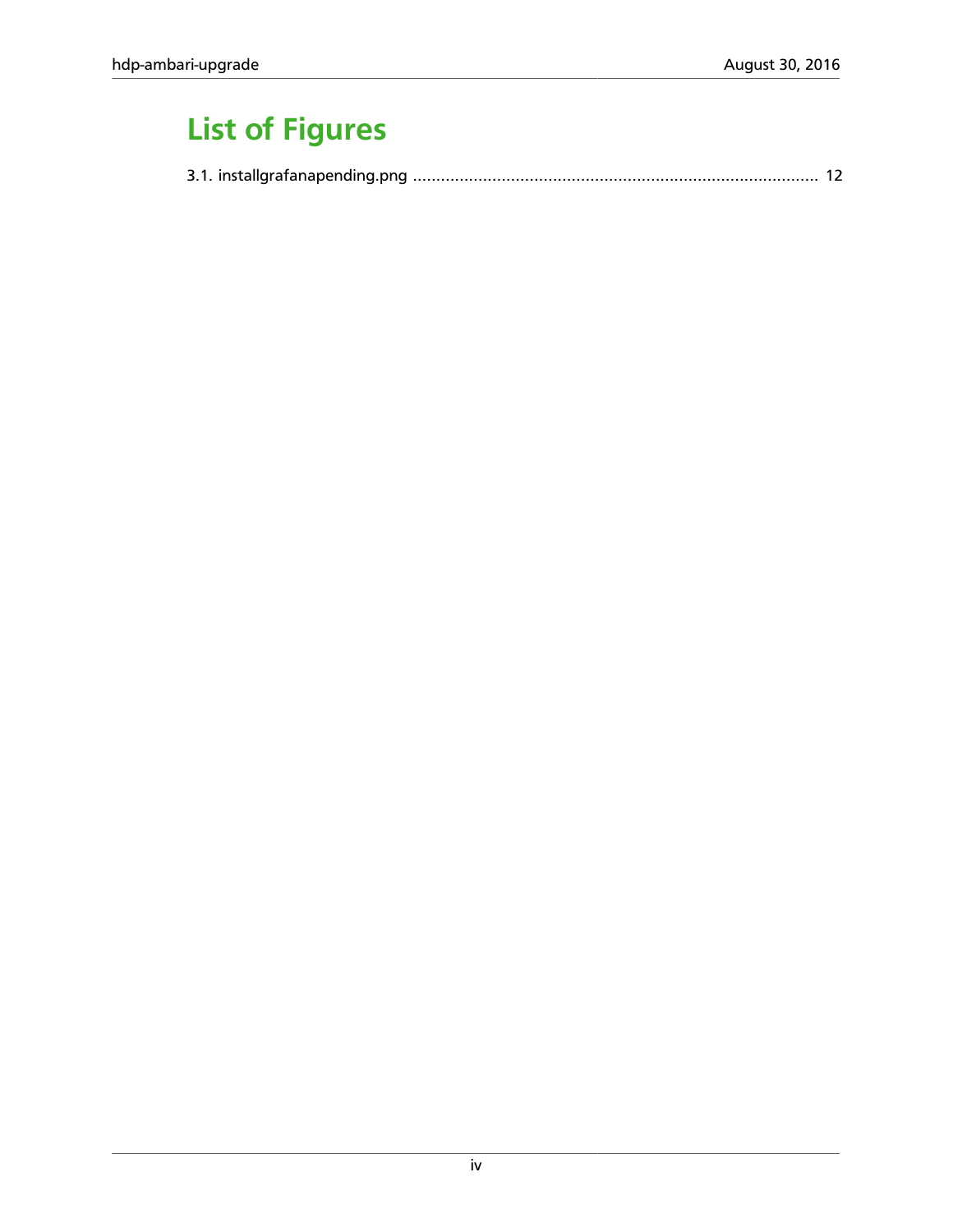# **List of Tables**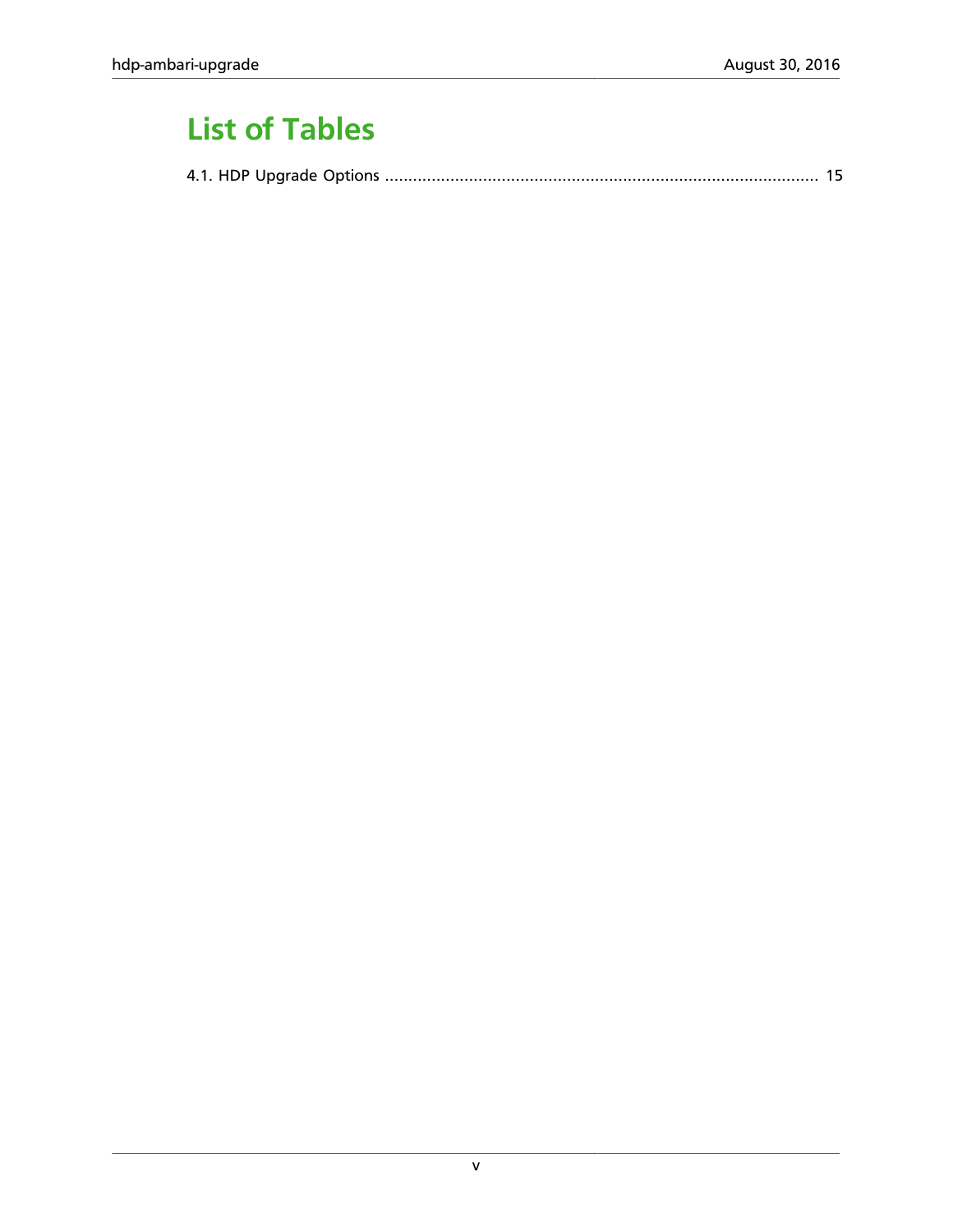# <span id="page-5-0"></span>**1. Upgrading Ambari and HDP**

Ambari and the HDP Stack being managed by Ambari can be upgraded independently.

This guide provides information on:

- [Getting Ready to Upgrade Ambari and HDP](preparing_to_upgrade_ambari_and_hdp.html)
- [Upgrading Ambari](upgrading_ambari.html)
- [Upgrading HDP](upgrading_hdp_stack.html)



### **Important**

Ambari 2.4 **does not support managing an HDP 2.1 or 2.0** cluster. If you are running HDP 2.1 or 2.0, in order to use Ambari 2.4 **you must first upgrade to HDP 2.2 or higher** using either Ambari 2.2.2/2.2.1/2.2/2.1/2.0 **before upgrading to Ambari 2.4**. Once completed, upgrade your current Ambari to Ambari 2.4.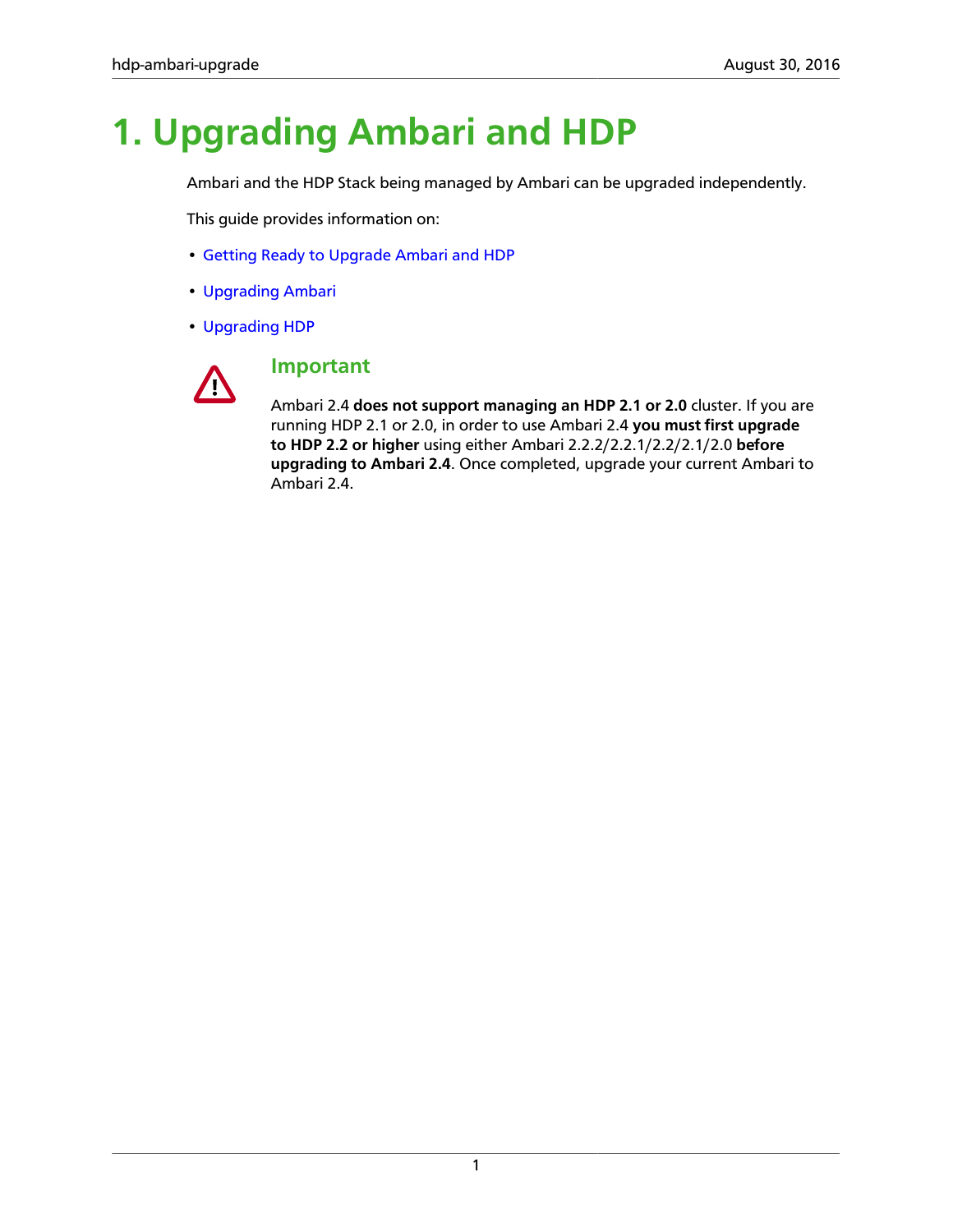# <span id="page-6-0"></span>**2. Getting Ready to Upgrade Ambari and HDP**

When preparing to upgrade Ambari and the HDP Cluster, we strongly recommend you review this checklist of items to confirm your cluster operation is healthy. Attempting to upgrade a cluster that is operating in an unhealthy state can produce unexpected results.



## **Important**

If planning to upgrade Ambari and upgrade to a new HDP minor version (for example: moving from HDP 2.2 to HDP 2.3), upgrade Ambari to the lastest version before upgrading the cluster. Refer to the [Stack Compatibility Matrix](http://docs.hortonworks.com/HDPDocuments/Ambari-2.4.0.1/bk_ambari-installation/content/determine_stack_compatibility.html) to see which HDP versions each Ambari version supports.

- Ensure all services in the cluster are running.
- Run each Service Check (found under the Service Actions menu) and confirm they execute successfully.
- Clear all alerts, or understand why they are being generated. Remediate as necessary.
- Confirm start and stop for all services are executing successfully.
- Time service start and stops. The time to start and stop services is a big contributor to overall upgrade time so having this information handy is useful.
- Download the software packages prior to the upgrade. Place them in a local repository and/or consider using a storage proxy since multi-gigabyte downloads will be required on all nodes in the cluster. Refer to [Using a Local Repository](http://docs.hortonworks.com/HDPDocuments/Ambari-2.4.0.1/bk_ambari-installation/content/using_a_local_repository.html) for more information.
- Ensure point-in-time backups are taken of all DBs supporting the clusters. This includes (among others) Ambari, Hive Metastore, Ranger and Oozie.



### **Note**

If you are upgrading to Ambari 2.4, you must make sure that the Ranger db root password is NOT set to blank before performing any HDP upgrade. Ambari requires that the Ranger db root password has a value. If you upgrade Ambari to 2.2 and upgrade HDP without setting a value for the Ranger db root password, Ranger Admin will fail to start after the upgrade.

To prepare Ranger for upgrades, set the password for the Ranger DB root user to a non-blank value. Then, set the Ranger db root password field in Ambari Web to match this value. Finally, restart Ranger Admin using Ambari Web.

#### **For Ambari Upgrades**

• This (Ambari 2.4) Upgrade Guide will help you upgrade your existing Ambari install to version 2.4. If you are upgrading to another Ambari version, please be sure to use the Ambari Upgrade Guide for that version.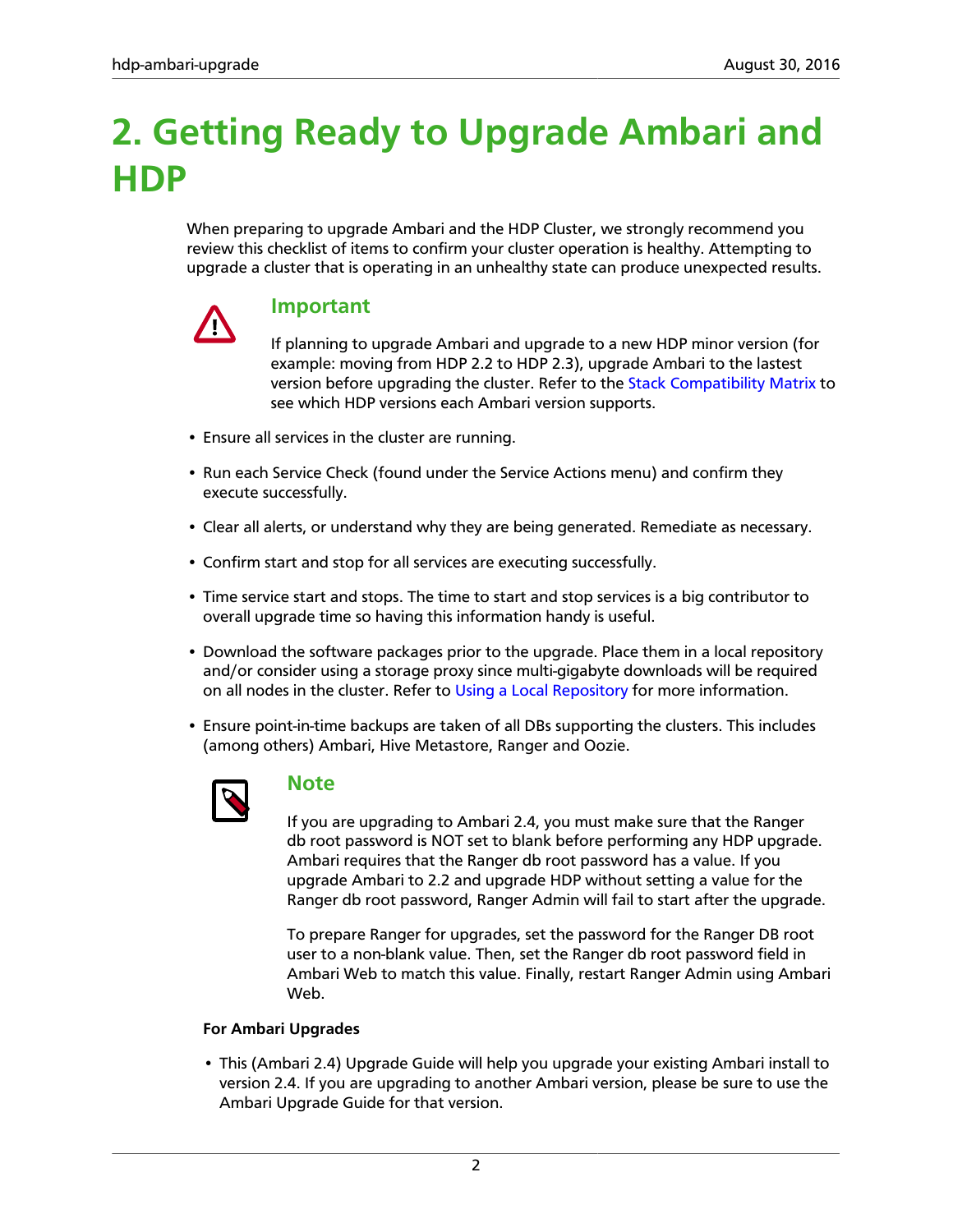• Be sure to review the Known Issues and Behavioral Changes for this Ambari release in the [Ambari 2.4.0.1 Release Notes.](http://docs.hortonworks.com/HDPDocuments/Ambari-2.4.0.1/bk_ambari-release-notes/content/ch_relnotes-ambari-2.4.0.1.html)

#### **For HDP Cluster Upgrades**

- Ensure sufficient disk space on /usr/hdp/<version> (roughly 3GB for each additional HDP release).
- If you plan to add new services available with HDP to your cluster, the new services might include new service accounts. Any operational procedures required to support these new service accounts should be performed prior to the upgrade. The accounts will typically be required on all nodes in the cluster.
- If your cluster includes Storm, document any running Storm topologies.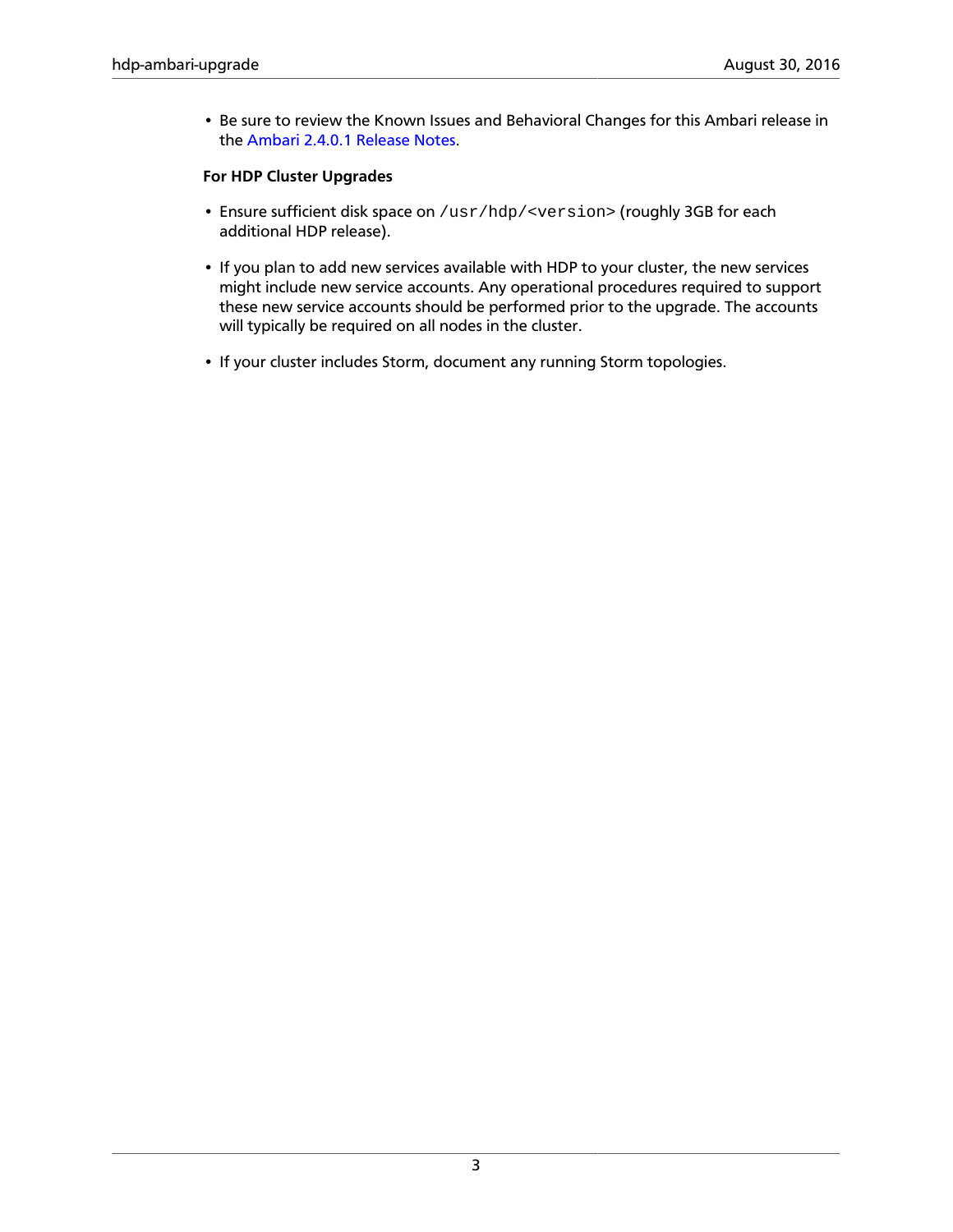# <span id="page-8-0"></span>**3. Upgrading Ambari**

Ambari and the HDP cluster being managed by Ambari can be upgraded independently. This section describes the process to upgrade Ambari. You are **strongly encouraged** to read completely through this entire document before starting the upgrade process, to that you understand the interdependencies and order of the steps. It is **highly recommended** you validate these steps in a test environment to adjust + account for any special configurations for your cluster.

- [Preparing to Upgrade](preparing_to_upgrade_ambari.html)
- [Upgrade Ambari](upgrade_ambari.html)
- [Post-Upgrade Tasks](post_ambari_upgrade_tasks.html)

The high-level process for upgrading Ambari is as follows:



# <span id="page-8-1"></span>**1. Preparing to Upgrade**

- Be sure to review the [Release Notes](http://docs.hortonworks.com/HDPDocuments/Ambari-2.4.0.1/bk_ambari-release-notes/content/ch_relnotes-ambari-2.4.0.1.html) for this Ambari release for Known Issues and Behavioral Changes.
- You **must** have root, administrative, or root-equivalent authorization on the Ambari server host and all servers in the cluster.
- You **must** backup the Ambari Server database.
- You **must** make a safe copy of the Ambari Server configuration file found at /etc/ ambari-server/conf/ambari.properties.
- **Plan to upgrade the Ambari Metrics service:**
	- Record the location of the **Metrics Collector** component before you begin the upgrade process.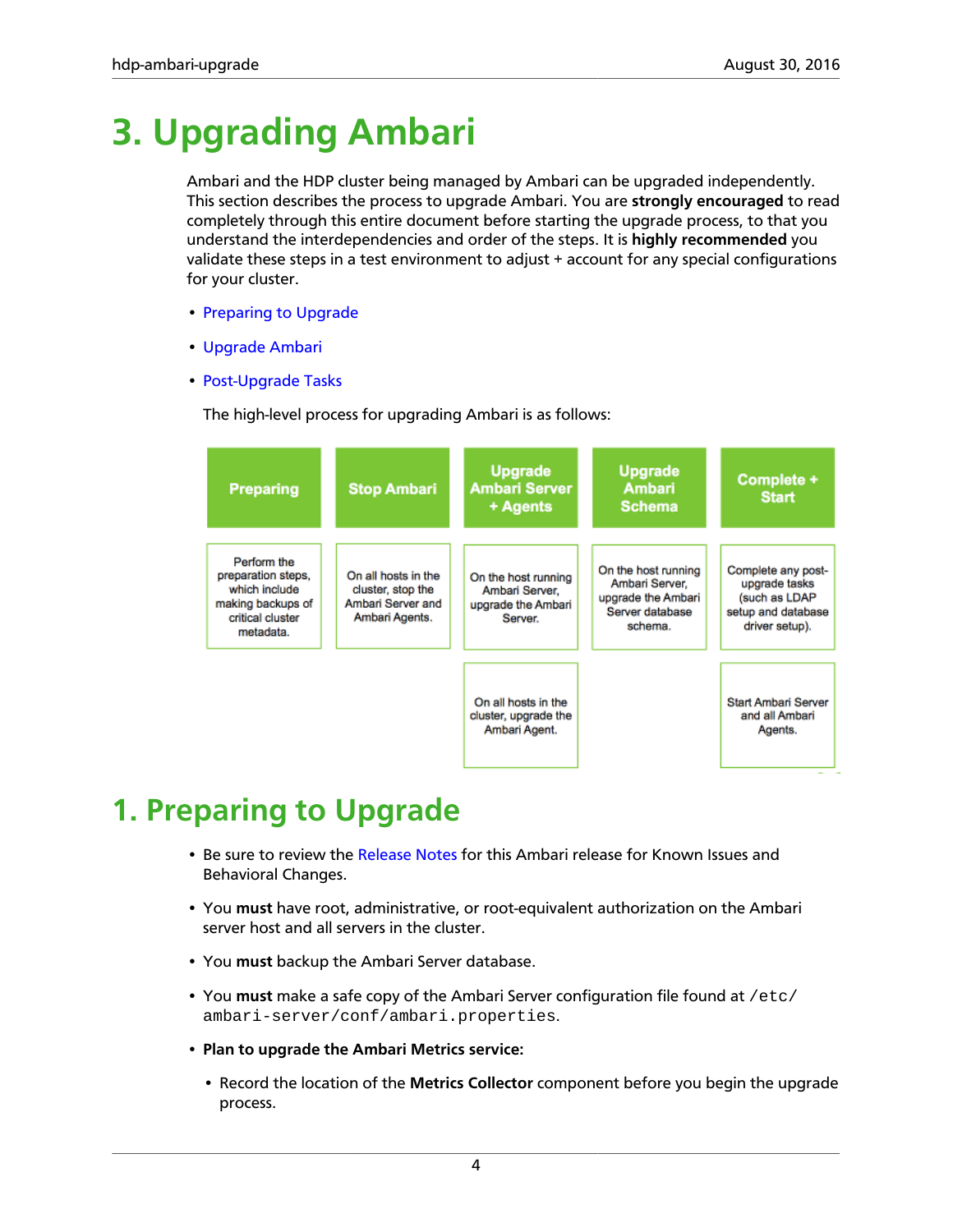- You **must** stop the Ambari Metrics service from **Ambari Web**.
- After upgrading Ambari, you must also [Upgrade Ambari Metrics](upgrade_ambari_metrics.html) service and [add the](adding_grafana_to_ambari_metrics.html) [Grafana](adding_grafana_to_ambari_metrics.html) component.
- Proceed to [Upgrade to Ambari 2.4.](upgrade_ambari.html)
- After upgrading Ambari, you must also [Upgrade Hortonworks SmartSense](http://docs.hortonworks.com/HDPDocuments/SS1/SmartSense-1.3.0/bk_installation/content/upgrade_scenarios.html).



#### **Important**

If your current Ambari version is 1.7 or below, you must [upgrade the Ambari](http://docs.hortonworks.com/HDPDocuments/Ambari-2.2.2.18/bk_ambari-upgrade/content/_preparing_to_upgrade_ambari.html) [Server version to 2.2](http://docs.hortonworks.com/HDPDocuments/Ambari-2.2.2.18/bk_ambari-upgrade/content/_preparing_to_upgrade_ambari.html) before upgrading to version 2.4.



### **Note**

During Ambari upgrade, the existing /var/lib/ambari-server/ambarienv.sh file is overwritten and a backup copy of ambari-env.sh (with extension . rpmsave) is created. If you have manually modified ambarienv.sh (for example, to change Ambari Server heap), you will need to re-apply your changes to the new file.

# <span id="page-9-0"></span>**2. Upgrade Ambari**

- 1. If you are running Ambari Metrics service in your cluster, stop the service. From **Ambari Web**, browse to **Services > Ambari Metrics** and select **Stop** from the **Service Actions** menu.
- 2. Stop the Ambari Server. On **the host** running Ambari Server:

ambari-server stop

3. Stop all Ambari Agents. On **each host** in your cluster running an Ambari Agent:

ambari-agent stop

4. Fetch the new Ambari repo and replace the old repository file with the new repository file **on all hosts** in your cluster.



#### **Important**

Check your current directory before you download the new repository file to make sure that there are no previous versions of the ambari.repo file. If you do not, and a previous version exists, the new download will be saved with a numeric extension, such as ambari.repo.1. Make sure that the version you copy is the new version.

Select the repository appropriate for your environment from the following list:

• **For RHEL/CentOS/Oracle Linux 6:**

```
wget -nv http://public-repo-1.hortonworks.com/ambari/centos6/2.x/updates/
2.4.0.1/ambari.repo -O /etc/yum.repos.d/ambari.repo
```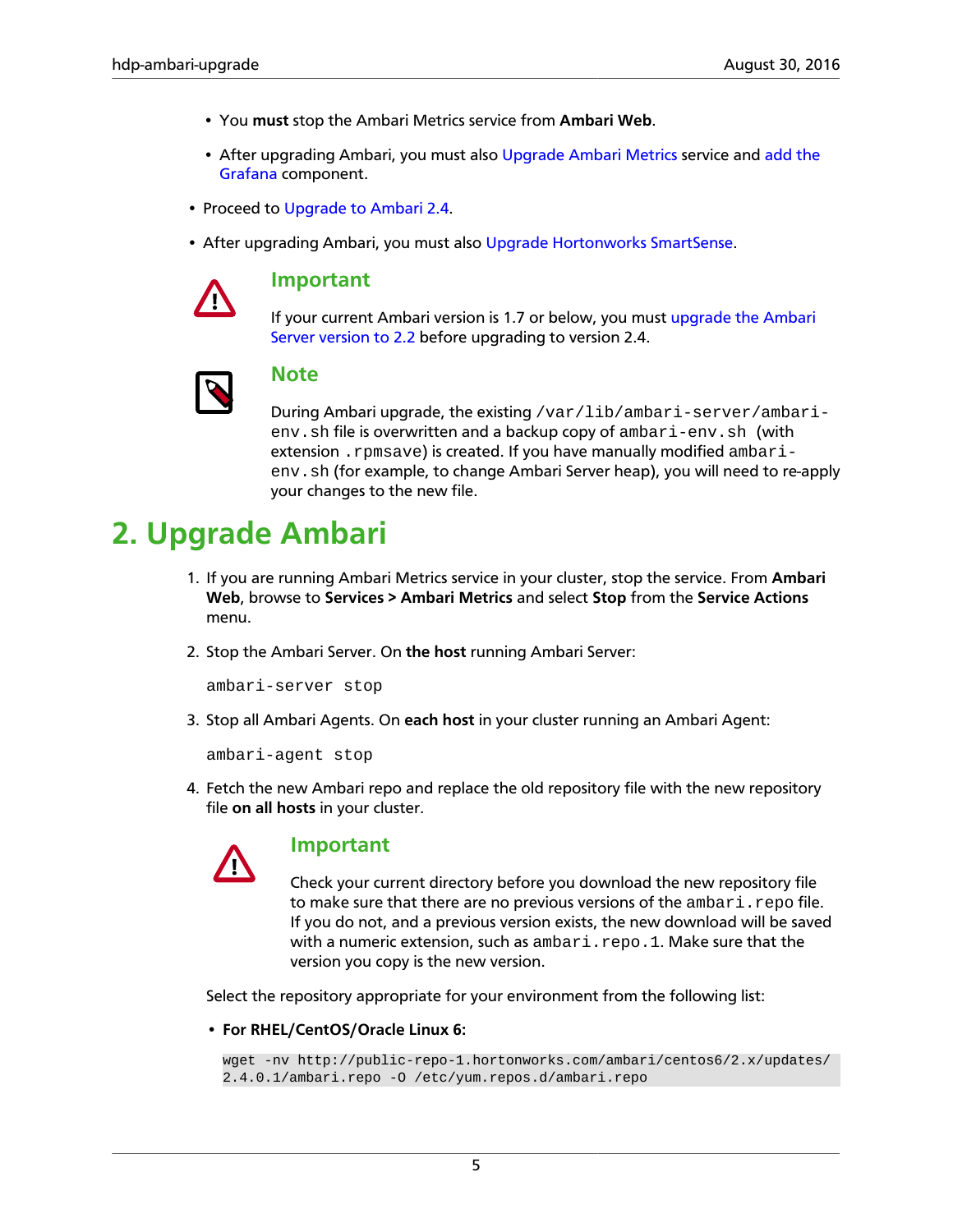#### • **For RHEL/CentOS/Oracle Linux 7:**

```
wget -nv http://public-repo-1.hortonworks.com/ambari/centos7/2.x/updates/
2.4.0.1/ambari.repo -O /etc/yum.repos.d/ambari.repo
```
#### • **For SLES 11:**

wget -nv http://public-repo-1.hortonworks.com/ambari/suse11/2.x/updates/2. 4.0.1/ambari.repo -O /etc/zypp/repos.d/ambari.repo

#### • **For Ubuntu 12:**

```
wget -nv http://public-repo-1.hortonworks.com/ambari/ubuntu12/2.x/updates/
2.4.0.1/ambari.list -O /etc/apt/sources.list.d/ambari.list
```
#### • **For Ubuntu 14:**

wget -nv http://public-repo-1.hortonworks.com/ambari/ubuntu14/2.x/updates/ 2.4.0.1/ambari.list -O /etc/apt/sources.list.d/ambari.list

#### • **For Debian 7:**

```
wget -nv http://public-repo-1.hortonworks.com/ambari/debian7/2.x/updates/
2.4.0.1/ambari.list -O /etc/apt/sources.list.d/ambari.list
```


### **Note**

If your cluster does not have access to the Internet, set up a local repository with this data before you continue. See [Using a Local Repository](http://docs.hortonworks.com/HDPDocuments/Ambari-2.4.0.1/bk_ambari-installation/content/using_a_local_repository.html) for more information.



#### **Note**

Ambari Server does not automatically turn off iptables. Check that your installation setup does not depend on iptables being disabled. After upgrading the server, you must either disable iptables manually or make sure that you have appropriate ports available on all cluster hosts. For more information about ports, see [Configuring Network Port Numbers](http://docs.hortonworks.com/HDPDocuments/Ambari-2.4.0.1/bk_ambari-reference/content/ch_configuring_network_port_numbers.html).

5. Upgrade Ambari Server. On **the host** running Ambari Server:

#### • **For RHEL/CentOS/Oracle Linux:**

```
yum clean all
yum info ambari-server
```
In the info output, visually validate that there is an available version containing "2.4"

yum upgrade ambari-server

• **For SLES:**

```
zypper clean
zypper info ambari-server
```
In the info output, visually validate that there is an available version containing "2.4"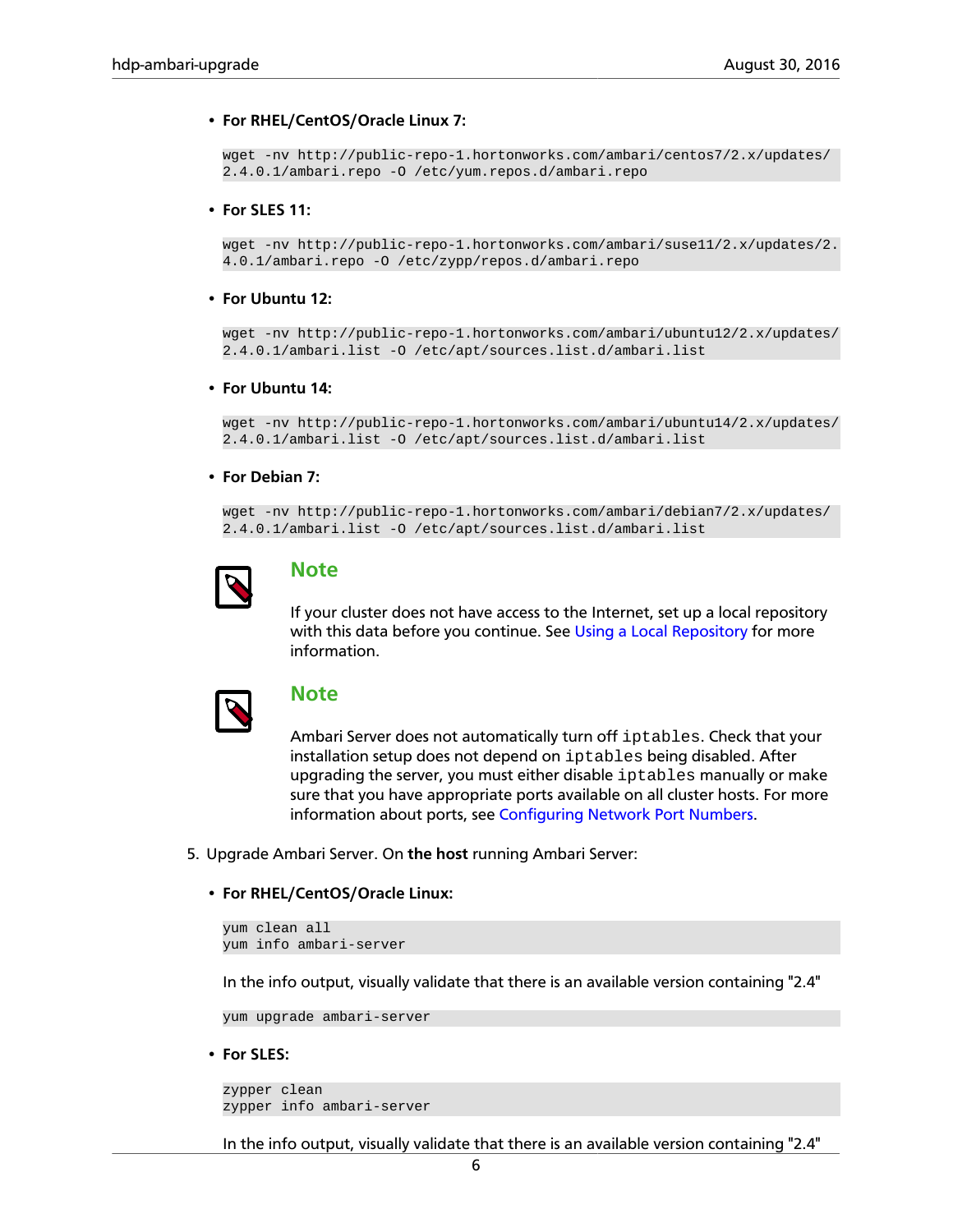zypper up ambari-server

#### • **For Ubuntu/Debian:**

apt-get clean all apt-get update apt-cache show ambari-server | grep Version

In the info output, visually validate that there is an available version containing "2.4"

apt-get install ambari-server



#### **Important**

When performing upgrade on SLES, you will see a message "There is an update candidate for 'ambari-server', but it is from different vendor. Use 'zypper install ambari-server-2.4-101.noarch' to install this candidate". You will need to to use yast to update the package, as follows:

a. From the command line run: > yast.

> yast

You will see command line UI for YaST program.

- b. Choose Software > Software Management, then click the Enter button.
- c. In the Search Phrase field, enter ambari-server, then click the Enter button.
- d. On the right side you will see the search result ambari-server 2.4. Click Actions, choose Update, then click the Enter button.
- e. Go to Accept, and click enter.
- 6. Check for upgrade success by noting progress during the Ambari Server installation process you started in Step 5.
	- As the process runs, the console displays output similar, although not identical, to the following:

```
Setting up Upgrade Process
Resolving Dependencies
--> Running transaction check
```
• If the upgrade fails, the console displays output similar to the following:

```
Setting up Upgrade Process
No Packages marked for Update
```
• A successful upgrade displays output similar to the following:

```
Updated:
    ambari-server.noarch 0:2.4-111 
Complete!
```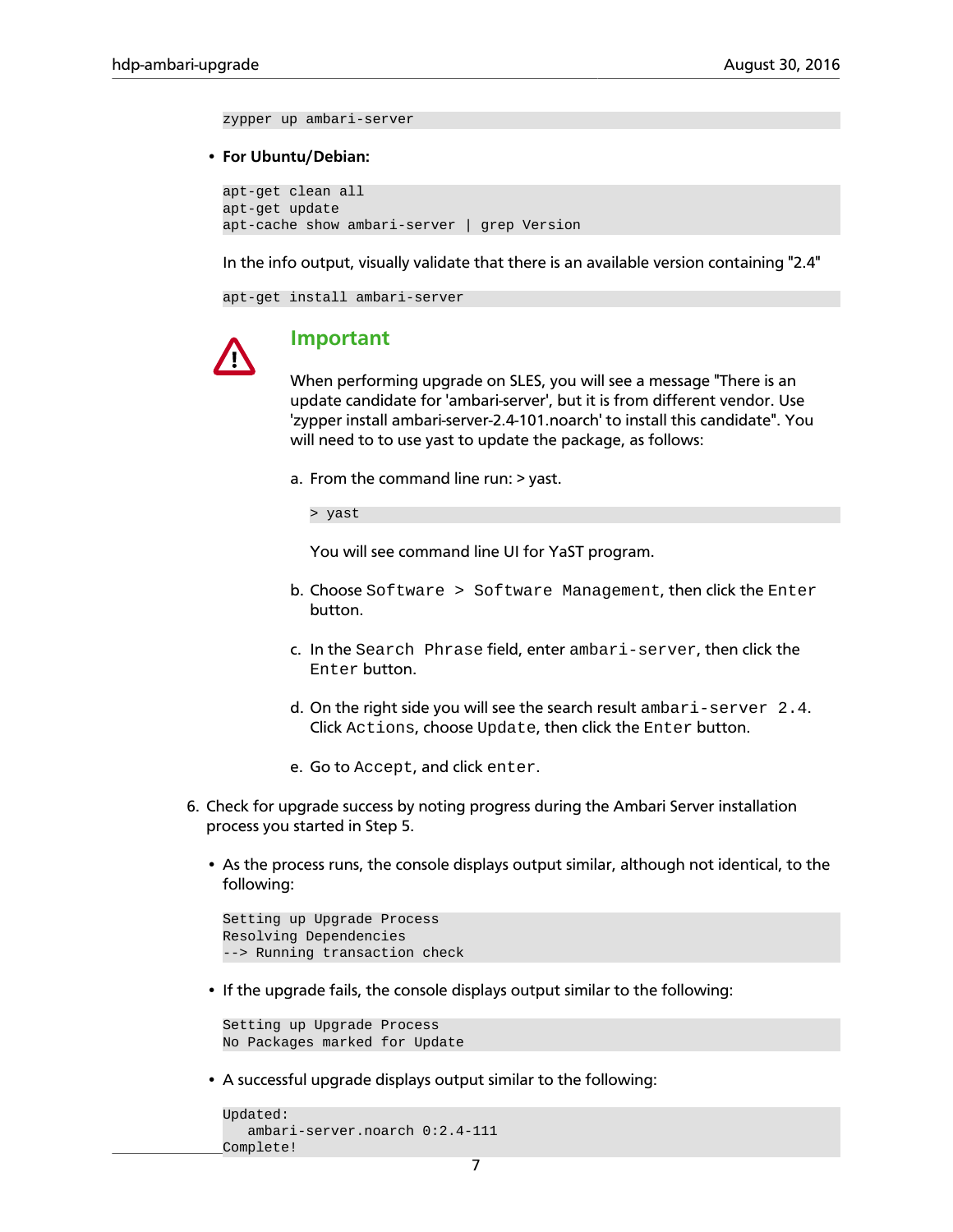

#### **Note**

Confirm there is only one ambari-server\*.jar file in /usr/lib/ambariserver. If there is more than one JAR file with name ambari-server\*.jar, move all JARs except ambari-server-2.4.\*.jar to /tmp before proceeding with upgrade.

- 7. Upgrade all Ambari Agents. On **each host** in your cluster running an Ambari Agent:
	- **For RHEL/CentOS/Oracle Linux:**

yum upgrade ambari-agent

• **For SLES:**

zypper up ambari-agent



### **Note**

Ignore the warning that begins with "There are some running programs that use files deleted by recent upgrade".



#### **Important**

When performing upgrade on SLES, you will see a message "There is an update candidate for 'ambari-agent', but it is from different vendor. Use 'zypper install ambari-agent-2.4-101.noarch' to install this candidate". You will need to to use yast to update the package, as follows:

a. From the command line run: > yast

> yast

You will see command line UI for YaST program.

- b. Choose Software > Software Management, then click the Enter button.
- c. In the Search Phrase field, enter ambari-agent, then click the Enter button.
- d. On the right side you will see the search result ambari-agent 2.4. Click Actions, choose Update, then click the Enter button.
- e. Go to Accept, and click enter.
- **For Ubuntu/Debian:**

```
apt-get update
apt-get install ambari-agent
```
8. After the upgrade process completes, check each host to make sure the new files have been installed: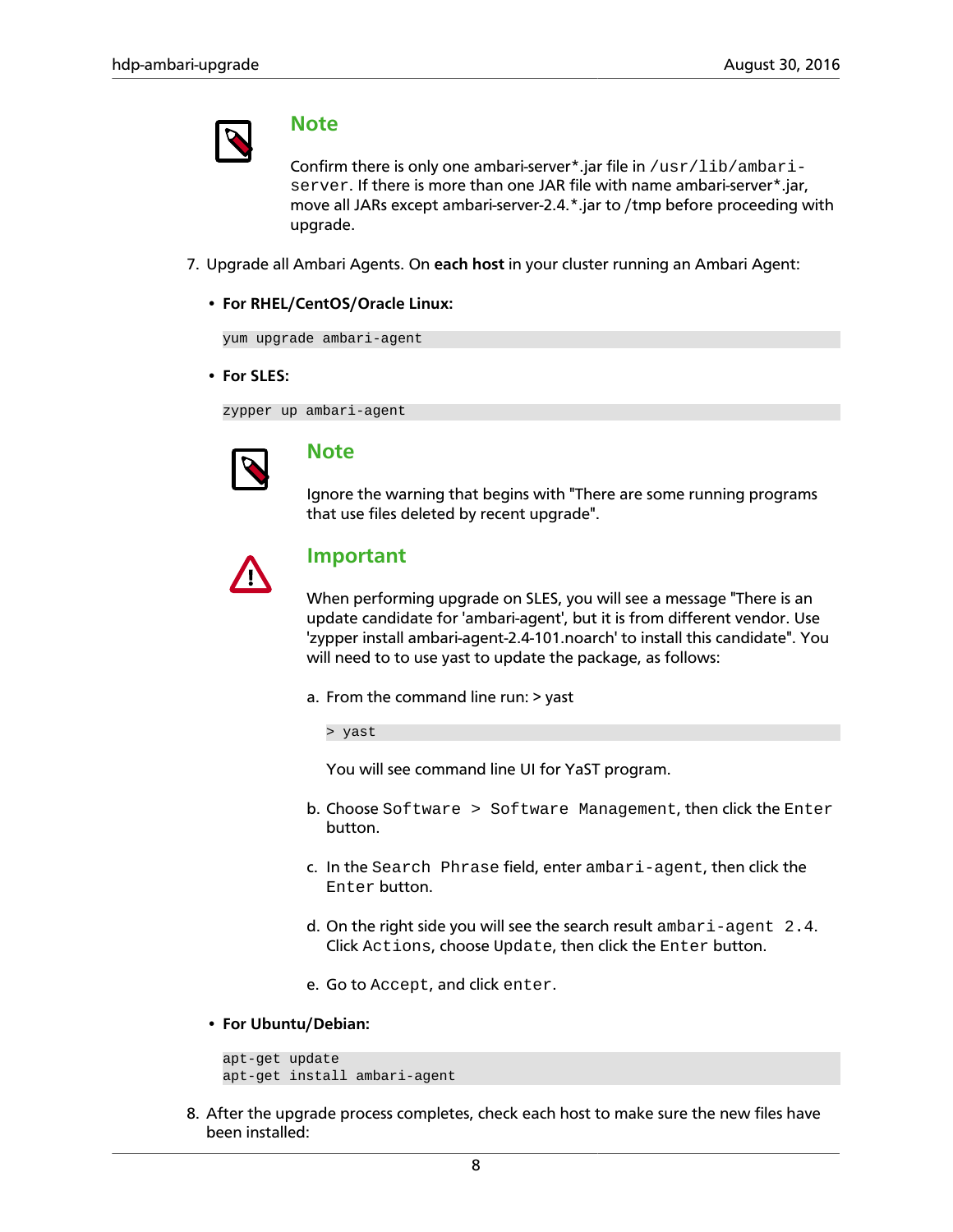#### • **For RHEL/CentOS/Oracle Linux 6:**

rpm -qa | grep ambari-agent

• **For RHEL/CentOS/Oracle Linux 7:**

rpm -qa | grep ambari-agent

• **For SLES 11:**

rpm -qa | grep ambari-agent

• **For SLES 12:**

rpm -qa | grep ambari-agent

• **For Ubuntu 12:**

dpkg -l ambari-agent

• **For Ubuntu 14:**

dpkg -l ambari-agent

• **For Debian 7:**

dpkg -l ambari-agent

9. Upgrade Ambari Server database schema. On **the host** running Ambari Server:

ambari-server upgrade

10.Start the Ambari Server. On the host running Ambari Server:

ambari-server start

11.Start all Ambari Agents. On **each host** in your cluster running an Ambari Agent:

ambari-agent start

12.Open Ambari Web.

Point your browser to http://<your.ambari.server>:8080

where <your.ambari.server> is the name of your ambari server host. For example, c6401.ambari.apache.org.



#### **Important**

Refresh your browser so that it loads the new version of the Ambari Web code. If you have problems, clear your browser cache manually, then restart Ambari Server.

13.Log in, using the Ambari administrator credentials that you have set up.

For example, the default name/password is admin/admin.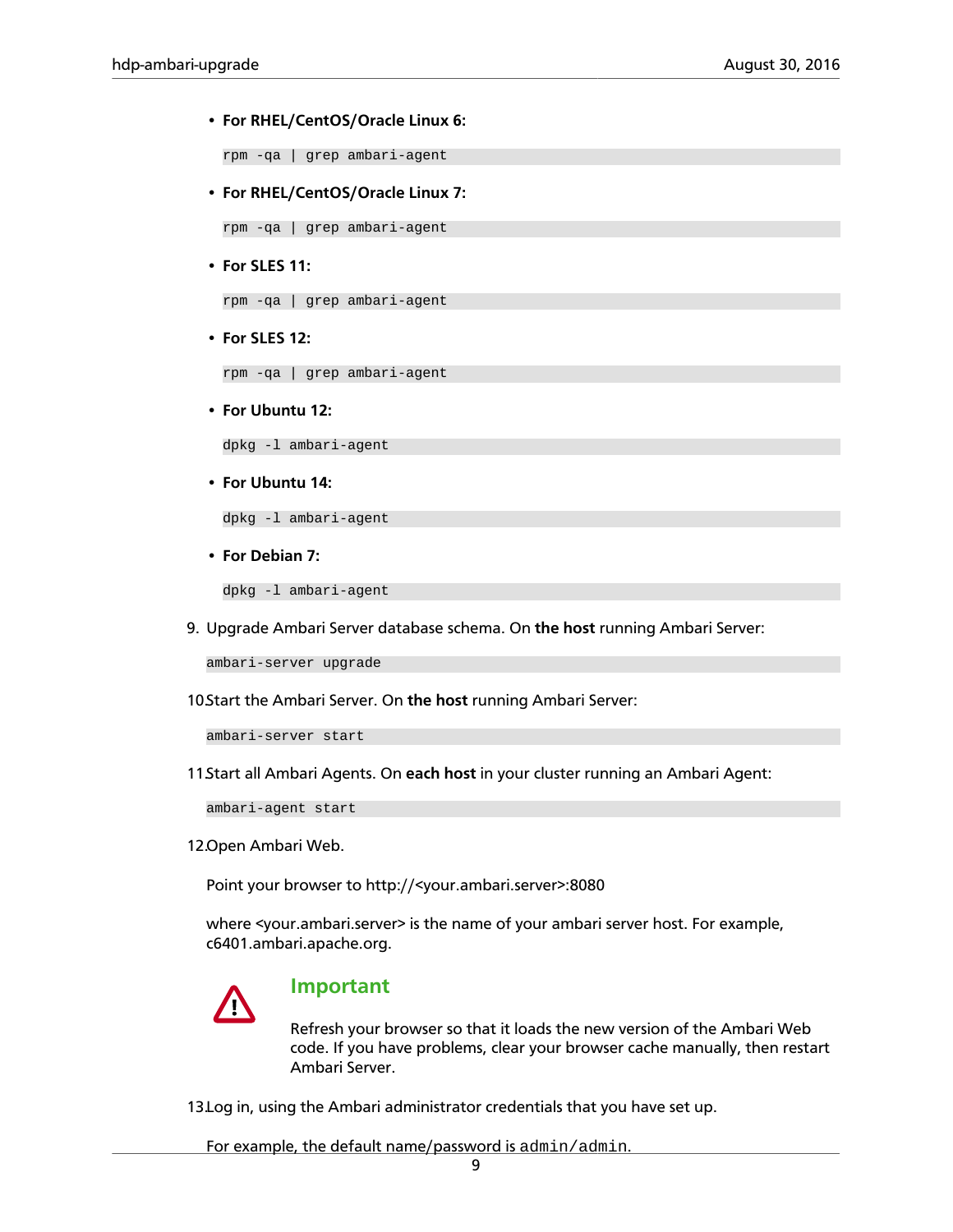You will see a Restart indicator next to each service after upgrading. Ambari upgrade has added to/adjusted the configuration properties of your cluster based on new configuration types and properties being made available for each service with this release of Ambari. Review these changes by comparing the previous configuration with the latest version created by "ambari-upgrade".

- 14.If you have configured Ambari to authenticate against an external LDAP or Active Directory, you **must** re-run "ambari-server setup-ldap". For more information, see [Set Up](http://docs.hortonworks.com/HDPDocuments/Ambari-2.4.0.1/bk_ambari-security/content/configuring_ambari_for_ldap_or_active_directory_authentication.html) [LDAP or Active Directory Authentication](http://docs.hortonworks.com/HDPDocuments/Ambari-2.4.0.1/bk_ambari-security/content/configuring_ambari_for_ldap_or_active_directory_authentication.html).
- 15.If you have configured your cluster for Hive or Oozie with an external database (Oracle, MySQL or PostgreSQL), you must re-run "ambari-server setup --jdbc-db and --jdbc-driver" to get the JDBC driver JAR file in place. For more information, see [Using Non-Default](http://docs.hortonworks.com/HDPDocuments/Ambari-2.4.0.1/bk_ambari-reference/content/using_non-default_databases_-_hive.html) [Databases - Hive](http://docs.hortonworks.com/HDPDocuments/Ambari-2.4.0.1/bk_ambari-reference/content/using_non-default_databases_-_hive.html) and [Using Non-Default Databases - Oozie.](http://docs.hortonworks.com/HDPDocuments/Ambari-2.4.0.1/bk_ambari-reference/content/using_non-default_databases_-_oozie.html)
- 16.If you are running **Ambari Metrics** service in your cluster, [Upgrade Ambari Metrics](upgrade_ambari_metrics.html) service and [add the Grafana](adding_grafana_to_ambari_metrics.html) component.
- 17.If your cluster includes the SmartSense service, you must upgrade it along with Ambari, [Upgrade SmartSense Service.](http://docs.hortonworks.com/HDPDocuments/SS1/SmartSense-1.3.0/bk_installation/content/upgrade_scenarios.html)

18.Perform any other [Post-Upgrade Tasks](http://docs.hortonworks.com/HDPDocuments/Ambari-2.4.0.1/bk_ambari-upgrade/content/post_ambari_upgrade_tasks.html) as required.

# <span id="page-14-0"></span>**3. Post-Upgrade Tasks**

Depending on the configuration of your cluster and the Ambari version you are starting with, review the following post-upgrade tasks.

| <b>Task</b>                             | <b>Description</b>                                                                                                                                                                                                          |
|-----------------------------------------|-----------------------------------------------------------------------------------------------------------------------------------------------------------------------------------------------------------------------------|
| <b>Upgrading Ambari Metrics</b>         | If your cluster includes the Ambari Metrics System ("AMS") service,<br>you must upgrade the system along with Ambari. This will include<br>adding the Grafana component to the system.                                      |
| <b>Adding Grafana to Ambari Metrics</b> | Grafana is now included as a component of Ambari Metrics. If<br>you are upgrading from Ambari 2.2.1 or earlier, and your Ambari<br>Metrics service does not contain Grafana, proceed to add Grafana<br>to Ambari Metrics.   |
| <b>Upgrading SmartSense</b>             | If your cluster includes the SmartSense service, you must upgrade it<br>along with Ambari.                                                                                                                                  |
| <b>Upgrading Configurations</b>         | Certain scenarios may require that you modify configurations that<br>Ambari did not upgrade automatically. Review scenarios described<br>in this section for information about upgrading configurations in<br>your cluster. |

# <span id="page-14-1"></span>**3.1. Upgrade Ambari Metrics**

- 1. Upgrade to Ambari 2.4 and perform needed post-upgrade checks. Make sure all services are up and healthy.
- 2. Make sure Ambari Metrics service is stopped. From Ambari Web, browse to Services > Ambari Metrics and select Stop from the Service Actions menu.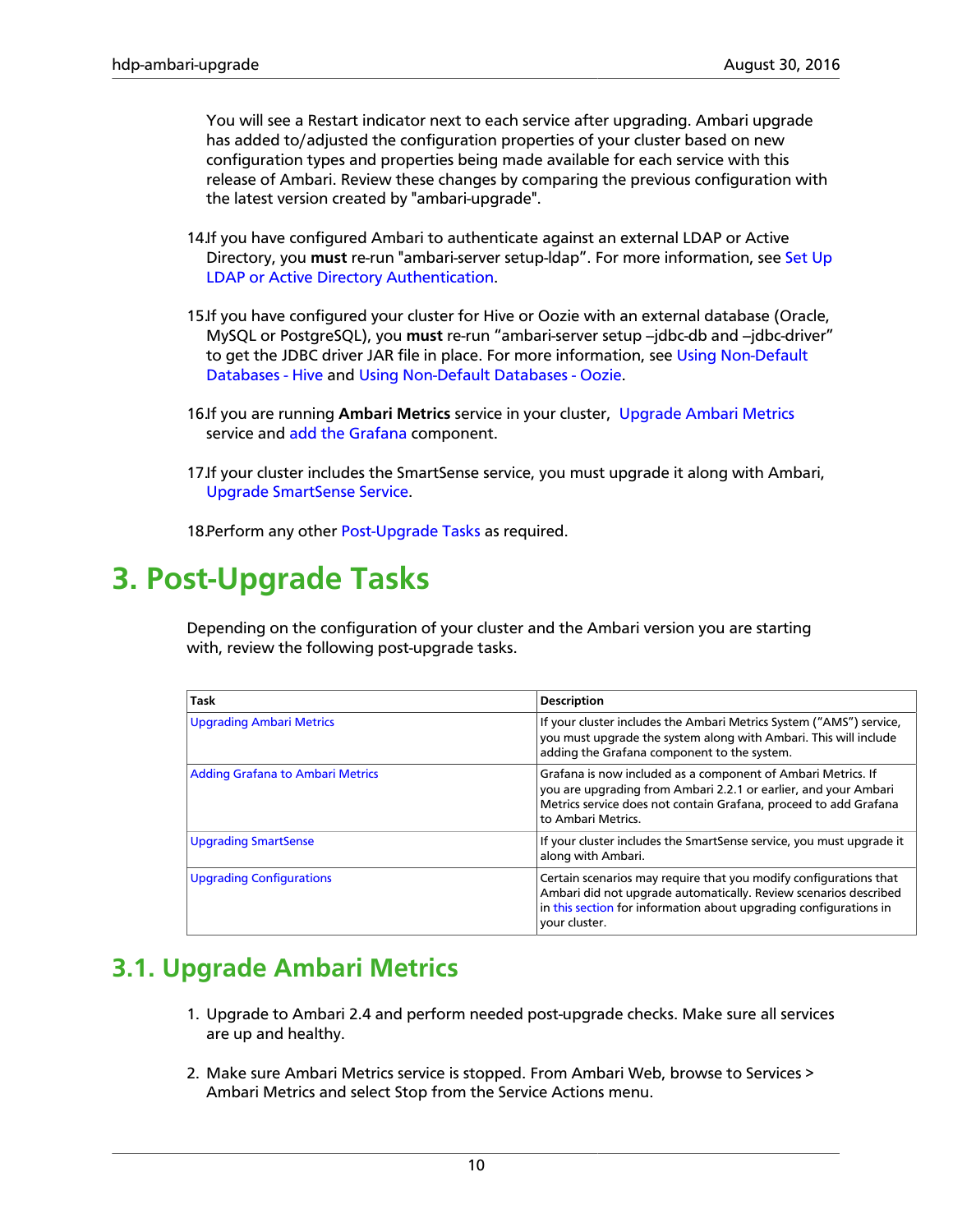3. On every host in your cluster running a Metrics Monitor, run the following commands:

**For RHEL/CentOS/Oracle Linux:**

```
yum clean all
yum upgrade ambari-metrics-monitor ambari-metrics-hadoop-sink
```
**For SLES:**

```
zypper clean
zypper up ambari-metrics-monitor ambari-metrics-hadoop-sink
```
#### **For Ubuntu/Debian:**

```
apt-get clean all
apt-get update
apt-get install ambari-metrics-assembly
```
4. Execute the following command on all hosts running the Metrics Collector:

#### **For RHEL/CentOS/Oracle Linux:**

yum upgrade ambari-metrics-collector

**For SLES:**

zypper up ambari-metrics-collector

#### **For Ubuntu/Debian:**

```
apt-get install ambari-metrics-assembly
```
5. Execute the following command on the host running the Grafana component:

#### **For RHEL/CentOS/Oracle Linux:**

yum upgrade ambari-metrics-grafana

#### **For SLES:**

zypper up ambari-metrics-grafana

#### **For Ubuntu/Debian:**

apt-get install ambari-metrics-grafana

6. Start Ambari Metrics Service.

From **Ambari Web**, browse to **Services > Ambari Metrics** select **Service Actions** then choose **Start**.

Updated Ambari Metrics Sink jars will be installed on all hosts. You must restart each service to pick up the latest sink implementations.

(For example: HDFS, YARN, Kafka, HBase, Flume, Storm)

n you are apgrading in our ambarrance or carrier, and you rained<br>not contain Grafana, proceed to [Add Grafana to Ambari Metrics](adding_grafana_to_ambari_metrics.html). 7. If you are upgrading from Ambari 2.2.1 or earlier, and your Ambari Metrics service does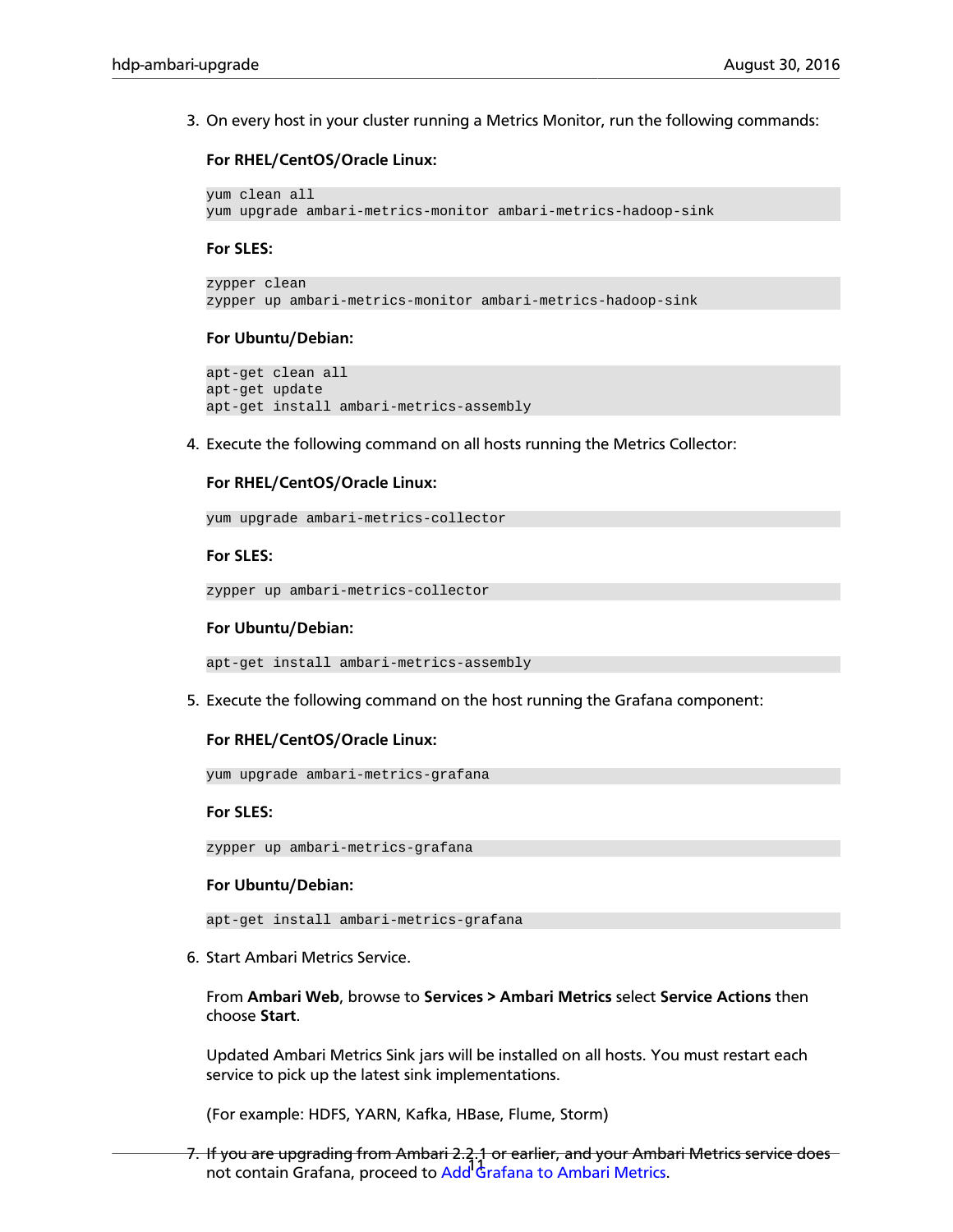# <span id="page-16-0"></span>**3.2. Adding Grafana to Ambari Metrics**

As of Ambari 2.4, Grafana is now included as a component of Ambari Metrics. You must add Grafana to the system and install Grafana on a host in the cluster.



### **Note**

When using the API commands below, be sure to replace the **ambari.server** with the Ambari Server hostname, **cluster.name** with your cluster name and **host.name** with the host where you will run Grafana. This can be the same host that is running the Metrics Colllector.

- 1. [Upgrade to Ambari 2.4](http://docs.hortonworks.com/HDPDocuments/Ambari-2.4.0.1/bk_ambari-upgrade/content/upgrade_ambari.html) and perform needed post-upgrade checks. Make sure all services are up and healthy.
- 2. Add the METRICS\_GRAFANA component to Ambari:

```
curl -u admin:admin -H "X-Requested-By:ambari" -i -X POST
http://ambari.server:8080/api/v1/clusters/cluster.name/services/
AMBARI_METRICS/components/METRICS_GRAFANA
```
3. Add METRICS\_GRAFANA to a host in the cluster.

```
curl -u admin:admin -H "X-Requested-By:ambari" -i -X POST -d
'{"host_components":[{"HostRoles":{"component_name":"METRICS_GRAFANA"}}]}'
http://ambari.server:8080/api/v1/clusters/cluster.name/hosts?Hosts/
host_name=host.name
```
- 4. From **Ambari Web**, browse to **Services > Ambari Metrics** and you will see Grafana is in the **Install Pending…** state. You need to complete the configuration of Grafana before installing and starting.
- 5. To complete the configuration, click on **Services > Ambari Metrics > Configs** and you will need to enter the default Grafana Admin Password in the **General** section. Click **Save**.
- <span id="page-16-1"></span>6. Browse to **Hosts > host.name** (i.e. the **host.name** used in the API call where you added Grafana). You will see the Grafana component is in an **Install Pending…** state. Use the **Install Pending**… action button and select **Re-install**.

#### **Figure 3.1. installgrafanapending.png**

**a** Grafana / Ambari Metrics

Install Pending... •

- 7. Once the install operation completes, select **Start** to start Grafana.
- 8. To access Grafana, browse to **Services > Ambari Metrics**, select **Quick Links** and then choose **Grafana**.
- 9. Refer to Hortonworks Data Platform Apache Ambari User Guide for more information on [Using Grafana.](http://docs.hortonworks.com/HDPDocuments/Ambari-2.4.0.1/bk_ambari-user-guide/content/using_grafana.html)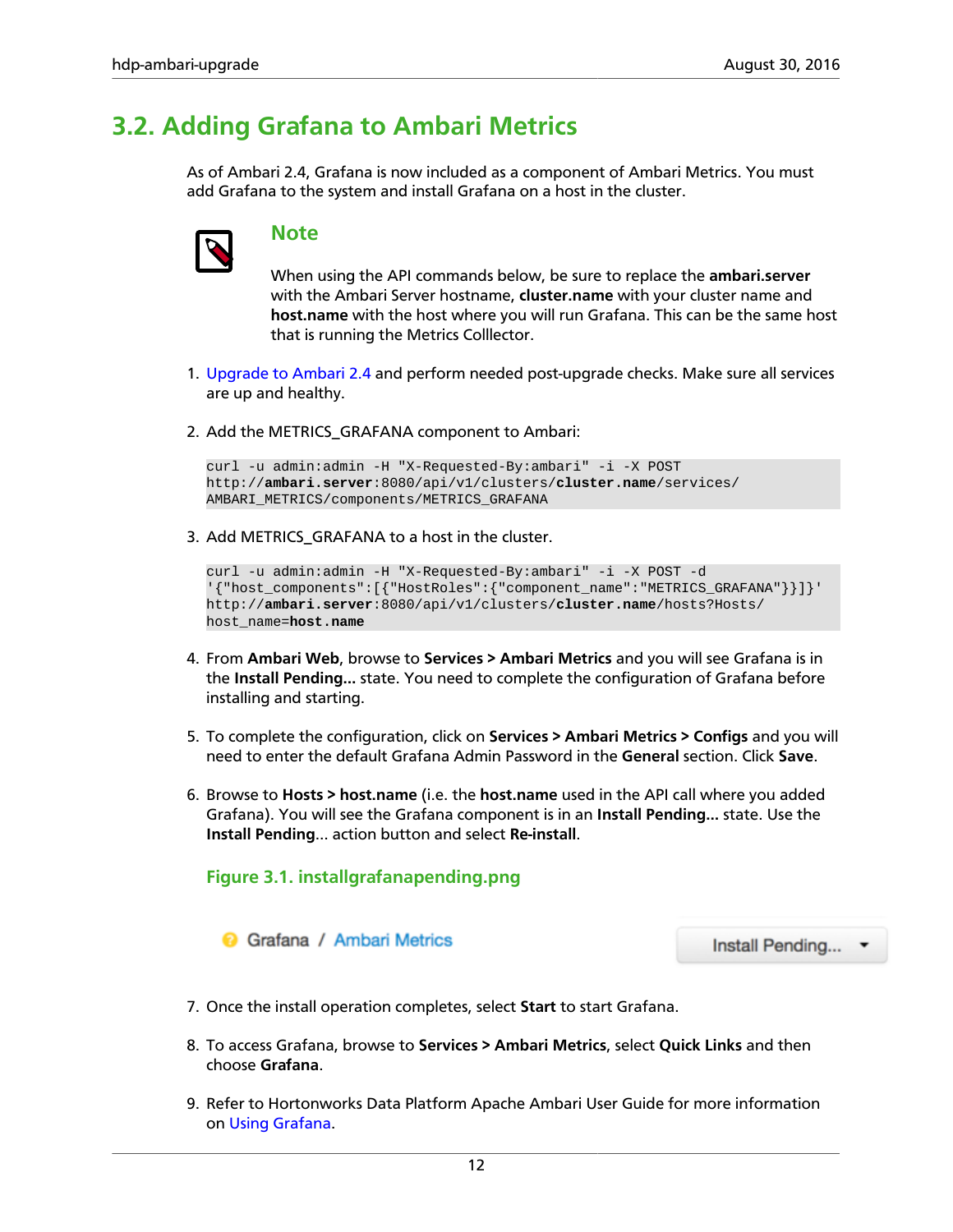# <span id="page-17-0"></span>**3.3. Upgrading Configurations**

This section describes potential cluster configuration updates that may be required.

#### **Kerberos krb5.conf**

Ambari has added support for handling more than one KDC host. Only one kadmin host is supported by the Kerberos infrastructure. This required modifications for the **krb5.conf** template. In order for Ambari to properly construct the krb5.conf configuration file, make the following configuration change if your cluster meets all of these criteria:

- Kerberos is enabled and [Ambari is configured for Automated Setup](http://docs.hortonworks.com/HDPDocuments/Ambari-2.4.0.1/bk_ambari-security/content/running_the_kerberos_wizard.html), and
- Ambari is managing the krb5.conf, and
- You **have modified** the krb5.conf template content from the default content. If you have not modified the default content, Ambari will automatically update the template content as part of upgrade and these configuration updates do not need to be applied manually.

If you meet all of the above criteria, you must update the **krb5.conf** template content found in **Services > Kerberos > Advanced**:

| <b>Original Template Entry</b>                                         | Updated Template Entry                                                                 |
|------------------------------------------------------------------------|----------------------------------------------------------------------------------------|
| admin_server = { {admin_server_host   default (kdc_host,<br>$True$ }}} | admin_server = { { admin_server_host   default(kdc_host_list[0]  <br>trim(), $True$ }} |
| $kdc = \{\{kdc \; host\}\}\$                                           | {% for kdc_host in kdc_host_list %}                                                    |
|                                                                        | kdc = { {kdc_host   trim() } }                                                         |
|                                                                        | $\frac{9}{6}$ - endfor -%}                                                             |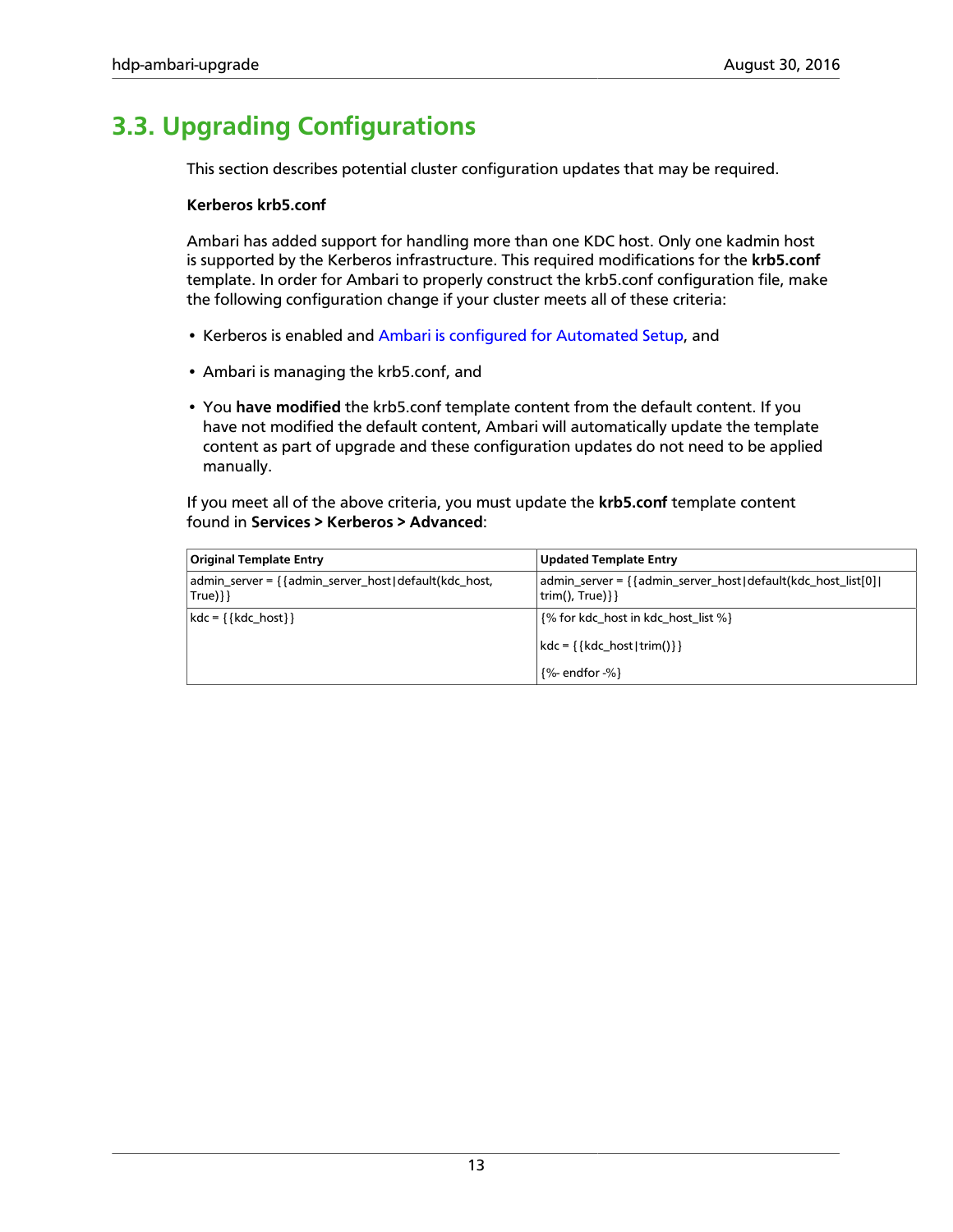# <span id="page-18-0"></span>**4. Upgrading HDP**

- [Prerequisites](upgrading_HDP_prerequisites.html)
- [Prepare to Upgrade](upgrading_HDP_prepare_to_upgrade.html)
- [Register and Install Target Version](upgrading_HDP_register_and_install_target_version.html)
- [Perform the Upgrade](upgrading_HDP_perform_the_upgrade.html)

There are different HDP upgrade options based on your current HDP and the target HDP. This section describes the different upgrade options, their prerequisites, and the overall process. You are **strongly encouraged** to read completely through this entire document before starting the upgrade process, to that you understand the interdependencies and order of the steps. It is **highly recommended** you validate these steps in a test environment to adjust and account for any special configurations for your cluster.

The high-level process for perfoming an HDP upgrade is as follows:



Ambari will guide you through the steps required to upgrade HDP. Make sure Ambari and the cluster are healthy, operating normally and all service checks are passing. See [Preparing](http://docs.hortonworks.com/HDPDocuments/Ambari-2.4.0.1/bk_ambari-upgrade/content/preparing_to_upgrade_ambari_and_hdp.html) [to Upgrade Ambari and HDP](http://docs.hortonworks.com/HDPDocuments/Ambari-2.4.0.1/bk_ambari-upgrade/content/preparing_to_upgrade_ambari_and_hdp.html) for more information on performing the Ambari upgrade.



### **Note**

Be sure to review the available HDP upgrade scenarios below. It is **strongly recommended** that you **first upgrade to Ambari 2.4** before upgrading HDP unless otherwise noted. After upgrading Ambari, be sure the cluster is operating normally and service checks are passing prior to attempting an HDP upgrade.

There are two methods for upgrading HDP with Ambari: **Rolling Upgrade** and **Express Upgrade**.

• A **Rolling Upgrade** orchestrates the HDP upgrade in an order that is meant to preserve cluster operation and minimize service impact during upgrade. This process has more [stringent prerequisites](upgrading_HDP_prerequisites.html) (particularly regarding cluster high availability configuration) and can take longer to complete than an Express Upgrade.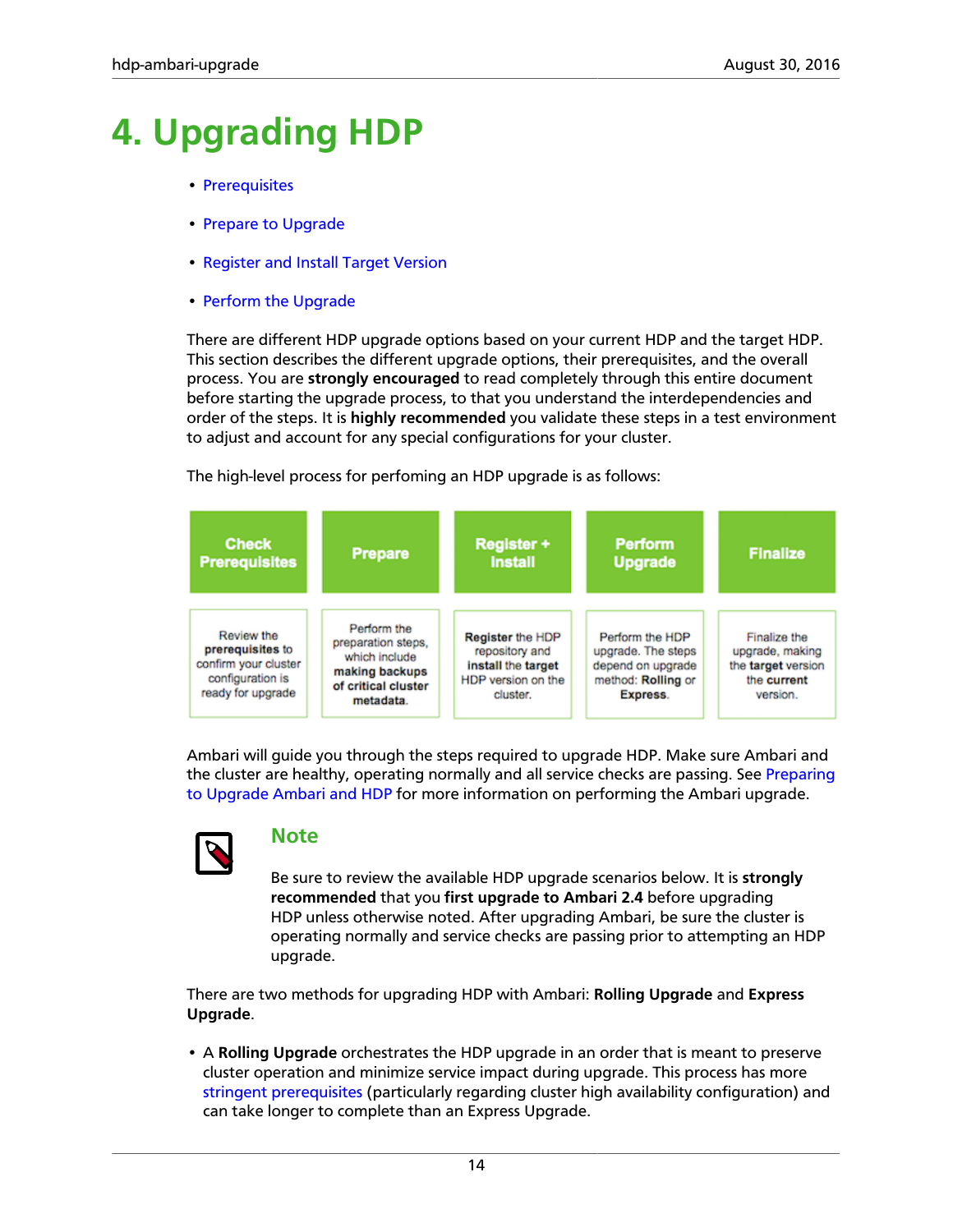• An **Express Upgrade** orchestrates the HDP upgrade in an order that will incur cluster downtime but with less stringent prerequisites.

The following table describes which upgrade option is available based on the current and target HDP version combinations. It is important to note that the HDP Stack version is based on the following format: **major.minor.maintenance.patch-build#**. A "minor" release is a release that increments the second-digit. A "maintenance" release is one that increments the third-digit. This terminology is used in the following table to describe the different upgrade paths. For example: if you want to upgrade from HDP 2.2 to HDP 2.3, that is a "Minor Upgrade". If you want to upgrade from HDP 2.2.x to HDP 2.2.y, that is a "Maintenance" Upgrade.

| <b>Upgrade Path</b> | Current HDP*   | Target HDP*          | <b>Rolling Upgrade</b>        | <b>Express Upgrade</b>                                                                                                                                               |
|---------------------|----------------|----------------------|-------------------------------|----------------------------------------------------------------------------------------------------------------------------------------------------------------------|
| Maintenance         | HDP 2.4.x.y    | HDP 2.4.x.y          |                               |                                                                                                                                                                      |
| Maintenance         | HDP 2.3.x.y    | HDP 2.3.x.y          |                               |                                                                                                                                                                      |
| Maintenance         | HDP 2.2.x.y    | HDP 2.2.x.y          |                               |                                                                                                                                                                      |
| Minor **            | <b>HDP 2.4</b> | <b>HDP 2.5</b>       |                               |                                                                                                                                                                      |
| Minor **            | <b>HDP 2.3</b> | HDP 2.4 or 2.5       |                               |                                                                                                                                                                      |
| Minor ***           | <b>HDP 2.2</b> | HDP 2.3 or 2.4       |                               |                                                                                                                                                                      |
| Minor               | HDP 2.0 or 2.1 | HDP 2.2, 2.3, or 2.4 | to upgrading to Ambari 2.2.2. | Ambari 2.2.2 does not support managing an HDP 2.1<br>or 2.0 cluster. You must first upgrade to HDP 2.2 or<br>higher using either Ambari 2.2.1, 2.2, 2.1 or 2.0 prior |

### <span id="page-19-0"></span>**Table 4.1. HDP Upgrade Options**

\* The instructions in this document sometimes refer to an HDP "version" using the HDP #.#.x.y convention. For example, you will see the HDP 2.3.x.y convention to refer to any HDP 2.3 "maintenance" release. Therefore, to use a specific HDP 2.3 maintenance release, be sure to replace 2.3.x.y in the following instructions with the appropriate maintenance version, such as 2.3.0.0 for the HDP 2.3 GA release, or 2.3.2.0 for an HDP 2.3 maintenance release.

\*\* A Minor upgrade can be performed from any current maintenance release to any target maintenance release in that minor release. For example, you can go from HDP 2.2.x.y to HDP 2.3.x.y as part of a Minor upgrade.

\*\*\* A direct upgrade from HDP 2.2 to HDP 2.5 is not available. You must first go from HDP 2.2 to HDP 2.4, then HDP 2.4 to HDP 2.5.



### **Important**

Because HDP 2.3.6 contains features and fixes that are not applicable to HDP 2.4.0 or HDP 2.4.2, do not upgrade from HDP 2.3.6 to HDP 2.4.0 or HDP 2.4.2.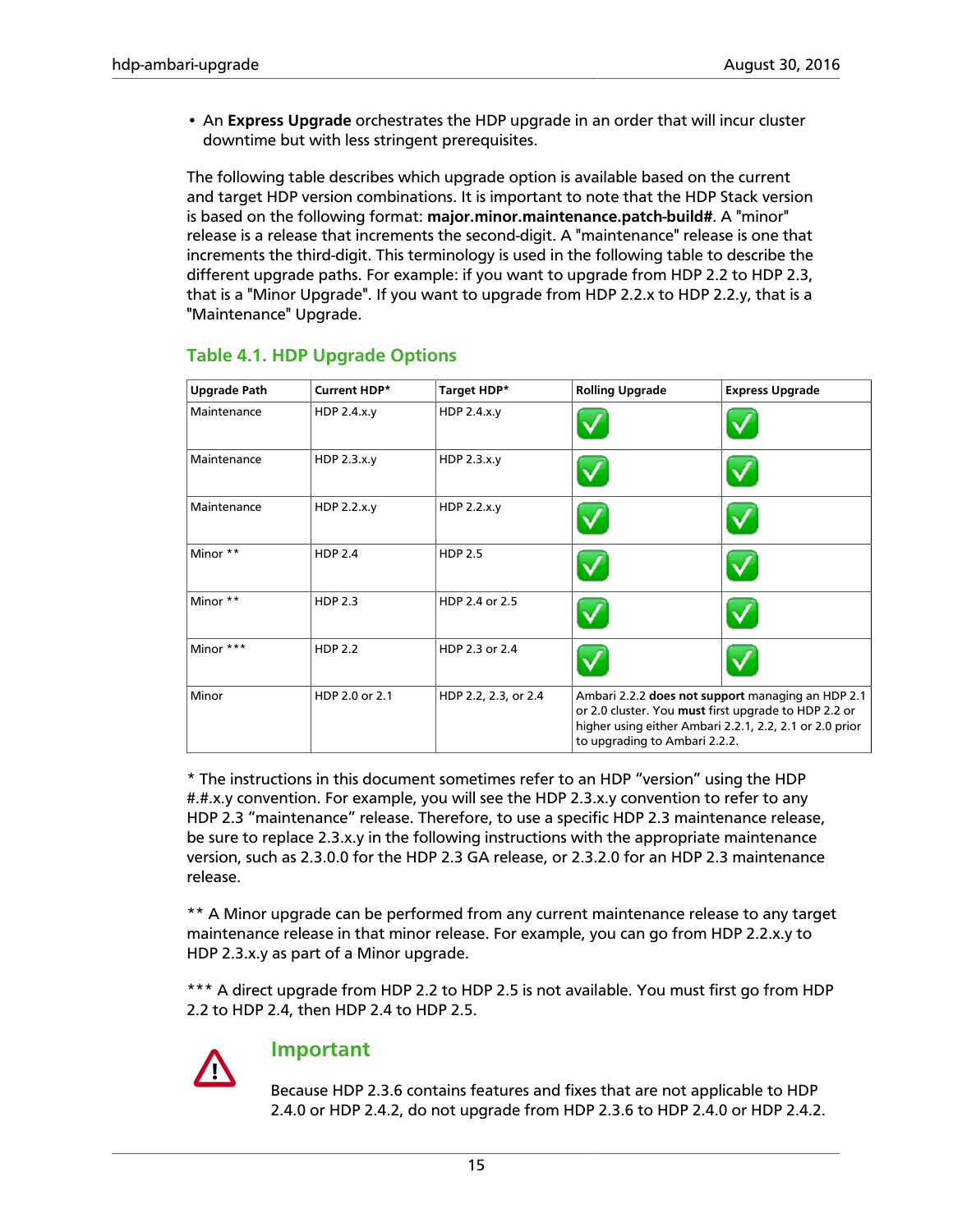# <span id="page-20-0"></span>**1. Prerequisites**

To perform an HDP upgrade using Ambari, your cluster must meet the following prerequisites. These prerequisites are required regardless of Rolling or Express upgrade because these checks are important for Ambari to know the cluster is in a healthy operating mode and can be successfully managed from Ambari. However, there are additional [prerequisites for a Rolling Upgrade](HDP_rolling_upgrade_prerequisites.html) that require your cluster to be configured a certain way to support the rolling upgrade orchestration process.

| <b>Check</b>                 | <b>Description</b>                                                                                                                                                                                                                                                                   |  |
|------------------------------|--------------------------------------------------------------------------------------------------------------------------------------------------------------------------------------------------------------------------------------------------------------------------------------|--|
| <b>HDP Version</b>           | All hosts must have the target HDP version installed. See the Register and<br>Install Target Version section for more information.                                                                                                                                                   |  |
| Disk Space                   | Be sure to have adequate space on /usr/hdp for the target HDP<br>version. Each complete install of an HDP version will occupy about 2.5 GB<br>of disk space.                                                                                                                         |  |
| Ambari Agent Heartbeats      | All Ambari Agents must be communicating and heartbeating to Ambari<br>Server. Any hosts that are not heartbeating must be in Maintenance<br>Mode.                                                                                                                                    |  |
| <b>Host Maintenance Mode</b> | The following two scenarios are checked:                                                                                                                                                                                                                                             |  |
|                              | • Any hosts in Maintenance Mode must not be hosting any Service<br><b>Master Components.</b>                                                                                                                                                                                         |  |
|                              | • Any host in Maintenance Mode that is not hosting Master Components<br>is allowed but you will receive a warning. You can proceed with your<br>upgrade but these hosts will not be upgraded and before you can<br>finalize the upgrade, you must delete the hosts from the cluster. |  |
| Service Maintenance Mode     | No Services can be in Maintenance Mode.                                                                                                                                                                                                                                              |  |
| Services Started             | All Services must be started.                                                                                                                                                                                                                                                        |  |
| Service Checks               | All Service Checks must pass. Be sure to run Service Actions > Run Service<br>Check on all services (and remediate if necessary) prior to attempting an<br>HDP upgrade.                                                                                                              |  |
| <b>Atlas Check</b>           | If you are upgrading to HDP 2.5 and have Atlas installed in your HDP 2.3<br>or 2.4 cluster, Atlas must be removed prior to upgrading to HDP 2.5 after<br>you have upgraded to Ambari-2.4.x.                                                                                          |  |
|                              | Do NOT remove Atlas service via REST API.                                                                                                                                                                                                                                            |  |
|                              | Use the Remove Service capability to completely remove Atlas from your<br>cluster and then perform your cluster upgrade to HDP 2.5 and re-add<br>Atlas service to your cluster.                                                                                                      |  |
|                              | <b>Note</b><br>If you are using Atlas on HDP-2.3 or 2.4; Do Not upgrade<br>to Ambari-2.4.x until you are ready to upgrade to HDP-2.5<br>with the new version of Atlas.                                                                                                               |  |



### **Important**

If your cluster has Kerberos enabled, includes Kafka and you are running HDP 2.2, since Kafka in HDP 2.2 did not support running Kerberized, after upgrade to HDP 2.3 or later (regardless if you perform an Express or Rolling Upgrade), Kafka will then be Kerberos enabled. Plan to adjust your use of Kafka accordingly. Ambari will perform a check to see if your cluster would encounter this issue and warn you prior to performing the HDP upgrade.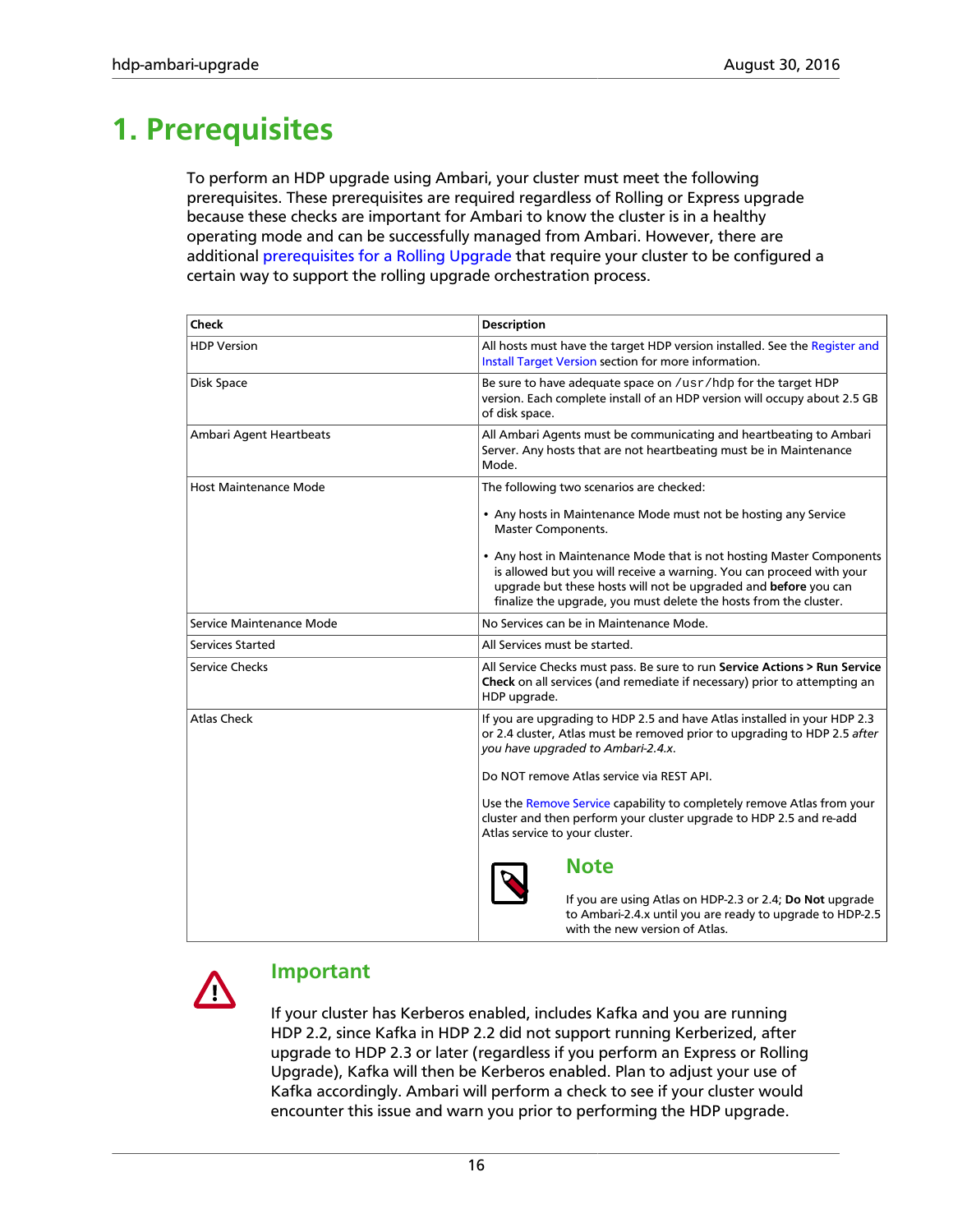# <span id="page-21-0"></span>**1.1. Rolling Upgrade Prerequisites**

To perform a **Rolling Upgrade**, your cluster must meet the following prerequisites. If you do not meet these upgrade prerequisites, you can consider an **Express Upgrade**.

#### **HDFS**

| Requirement       | <b>Description</b>                                                                                                                                                                                                                                                         |
|-------------------|----------------------------------------------------------------------------------------------------------------------------------------------------------------------------------------------------------------------------------------------------------------------------|
| NameNode HA       | NameNode HA must be enabled and working properly. From Ambari<br>Web, the NameNodes, ZKFailoverControllers and JournalNodes must be<br>"green" and showing no alerts. See the Ambari User's Guide for more<br>information, Configuring NameNode High Availability.         |
| NameNode Truncate | In HDP 2.2, truncate must be disabled and this prerequisite is REQUIRED.<br>There is an hdfs-site configuration dfs.allow.truncate, This<br>configuration property is set to true if truncate is enabled. If the property<br>is not set or is false, truncate is disabled. |
|                   | In 2.3 onwards, truncate is always enabled, which is acceptable.<br>Therefore, this check is not applicable and will not be performed with<br>HDP 2.3 maintenance upgrades.                                                                                                |

#### **YARN**

| Requirement                              | <b>Description</b>                                                                                                                                                                                                                     |
|------------------------------------------|----------------------------------------------------------------------------------------------------------------------------------------------------------------------------------------------------------------------------------------|
| Timeline Service State Recovery          | YARN state recovery should be enabled. Check the Services > YARN ><br>Configs > Advanced property yarn.timeline-service.recovery.enabled is set<br>to true.                                                                            |
| ResourceManager Work Preserving Recovery | YARN work preserving recovery should be enabled. Check<br>the Services > YARN > Configs > Advanced property<br>yarn.resourcemanager.work-preserving-recovery.enabled<br>is set to t.rue.                                               |
| ResourceManager HA                       | ResourceManager HA should be enabled to prevent a disruption in<br>service during the upgrade. See the Ambari User's Guide for more<br>information on Configuring ResourceManager High Availability.<br>This prerequisite is OPTIONAL. |

#### **MapReduce2**

| Requirement                        | <b>Description</b>                                                                                                                                                                                                                                                                                                                                    |
|------------------------------------|-------------------------------------------------------------------------------------------------------------------------------------------------------------------------------------------------------------------------------------------------------------------------------------------------------------------------------------------------------|
| <b>MapReduce Distributed Cache</b> | MapReduce should reference Hadoop libraries from the distributed<br>cache in HDFS. Refer to the YARN Resource Management quide for more<br>information.                                                                                                                                                                                               |
| <b>JobHistory State Recovery</b>   | JobHistory state recovery should be enabled. Check the<br>following: Services > MapReduce > Configs > Advanced<br>property mapreduce.jobhistory.recovery.enable<br>is set to true . Once enabled, dependent properties for<br>mapreduce.jobhistory.recovery.store.classand<br>mapreduce.jobhistory.recovery.store.leveldb.path should<br>also be set. |
| <b>Encrypted Shuffle</b>           | If encrypted shuffle has been enabled, the ssl-client. xml file must<br>be copied to /etc/hadoop/conf/secure directory on each node in<br>the cluster.                                                                                                                                                                                                |

#### **Tez**

| Requirement           | <b>Description</b>                                                                                                                                                                                                                                               |
|-----------------------|------------------------------------------------------------------------------------------------------------------------------------------------------------------------------------------------------------------------------------------------------------------|
| Tez Distributed Cache | Tez should reference Hadoop libraries from the distributed cache in<br>HDFS. Check the <b>Services &gt; Tez &gt; Configs</b> configuration and confirm<br>$\epsilon$ tez. lib. uris is set with the path in HDFS for the $\epsilon$ ez. $\tan \epsilon$ az file. |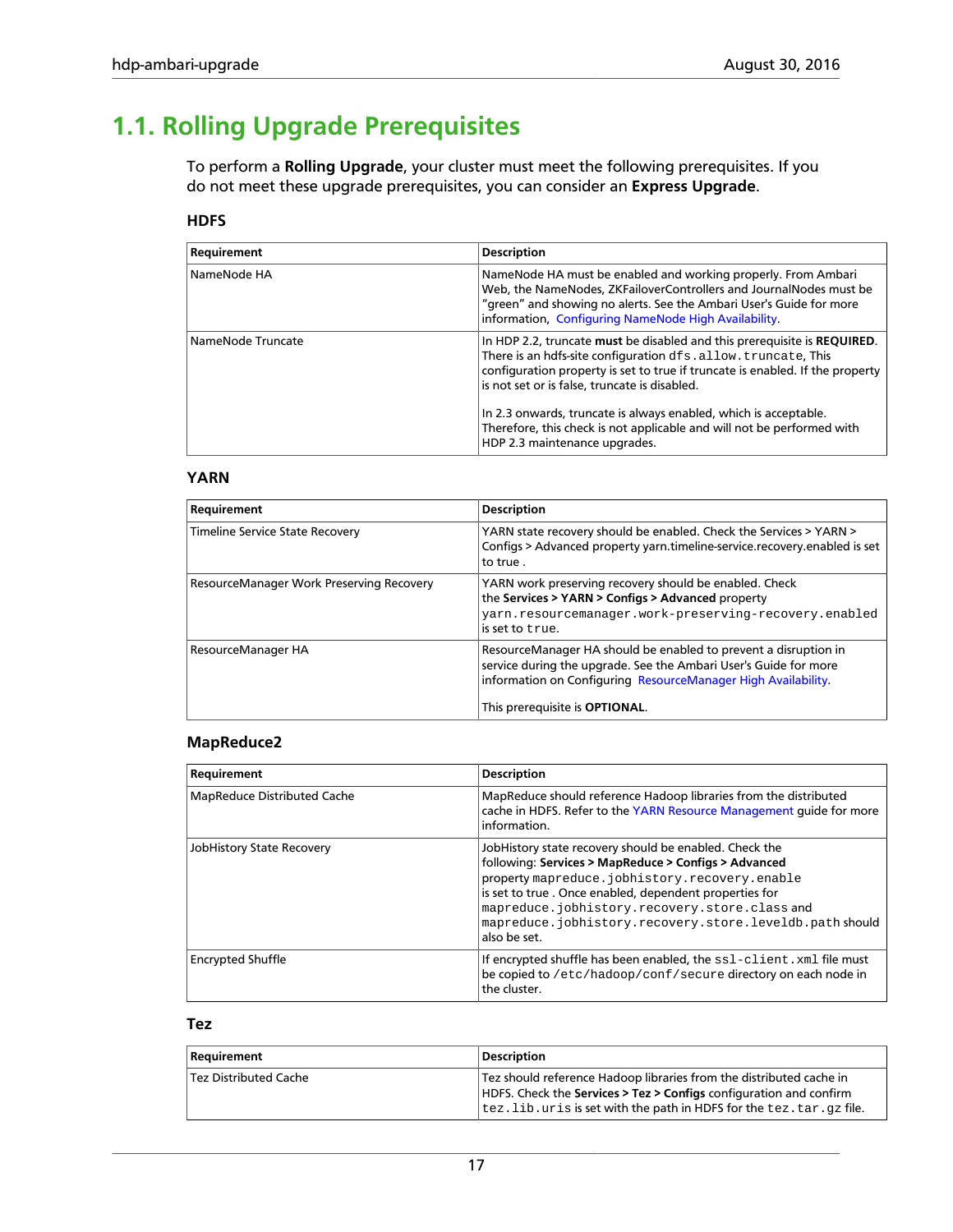#### **Hive**

| Requirement                    | <b>Description</b>                                                                                                                                                                                                                                                                                                                                                                                                                                                                          |
|--------------------------------|---------------------------------------------------------------------------------------------------------------------------------------------------------------------------------------------------------------------------------------------------------------------------------------------------------------------------------------------------------------------------------------------------------------------------------------------------------------------------------------------|
| Hive Dynamic Service Discovery | HiveServer2 dynamic service discovery should be configured for Rolling<br>Upgrade.                                                                                                                                                                                                                                                                                                                                                                                                          |
| HiveServer2 Port Change        | During the upgrade, Ambari will switch the HiveServer2 port from<br>10000 to 10010 (or 10011 if using HTTP transport mode). In order to<br>support rolling upgrades, the Hive server is required to change its port.<br>Applications and users which use a URL that includes the port will no<br>longer be able to connect after Hive server has upgraded. If this behavior<br>is not desired, then the port can be restored to its original value after the<br>upgrade has been finalized. |
| <b>Hive Client Retry</b>       | Hive client retry properties must be configured. Review<br>the Services > Hive > Configs configuration and<br>confirm hive.metastore.failure.retries and<br>hive.metastore.client.connect.retry.delayarespecified.                                                                                                                                                                                                                                                                          |
| <b>Multiple Hive Metastore</b> | Multiple Hive Metastore instances are recommended for Rolling Upgrade.<br>This ensures that there is at least one Hive Metastore running during<br>the upgrade process. Additional Hive Metastore instances can be added<br>through Ambari.                                                                                                                                                                                                                                                 |
|                                | This prerequisite is <b>OPTIONAL</b> .                                                                                                                                                                                                                                                                                                                                                                                                                                                      |

#### **Oozie**

| Requirement        | <b>Description</b>                                                                                                                                                                                                                                                             |
|--------------------|--------------------------------------------------------------------------------------------------------------------------------------------------------------------------------------------------------------------------------------------------------------------------------|
| Oozie Client Retry | Oozie client retry properties must be configured. Review the<br>Services > Oozie > Configs > oozie-env configuration and confirm<br>"export OOZIE_CLIENT_OPTS="\${OOZIE_CLIENT_OPTS} -<br>Doozie.connection.retry.count= <number of="" retries="">" is<br/>specified.</number> |

# <span id="page-22-0"></span>**2. Prepare to Upgrade**

Review [Preparing to Upgrade Ambari and HDP.](http://docs.hortonworks.com/HDPDocuments/Ambari-2.4.0.1/bk_ambari-upgrade/content/preparing_to_upgrade_ambari_and_hdp.html) It is also **strongly** recommended that you perform backups of your databases before beginning upgrade.

- Ambari database
- Hive Metastore database
- Oozie Server database
- Ranger Admin database
- Ranger Audit database

#### **Checkpoint HDFS**

- 1. Perform the following steps on the NameNode host. If you are configured for NameNode HA, perform the following steps on the Active NameNode. You can locate the Active NameNode from **Ambari Web > Services > HDFS** in the **Summary** area.
- 2. Check the NameNode directory to ensure that there is no snapshot of any prior HDFS upgrade. Specifically, using Ambari Web, browse to **Services > HDFS > Configs**, and examine the dfs.namenode.name.dir in the NameNode Directories property. Make sure that only a "/current" directory and no "/previous" directory exists on the NameNode host.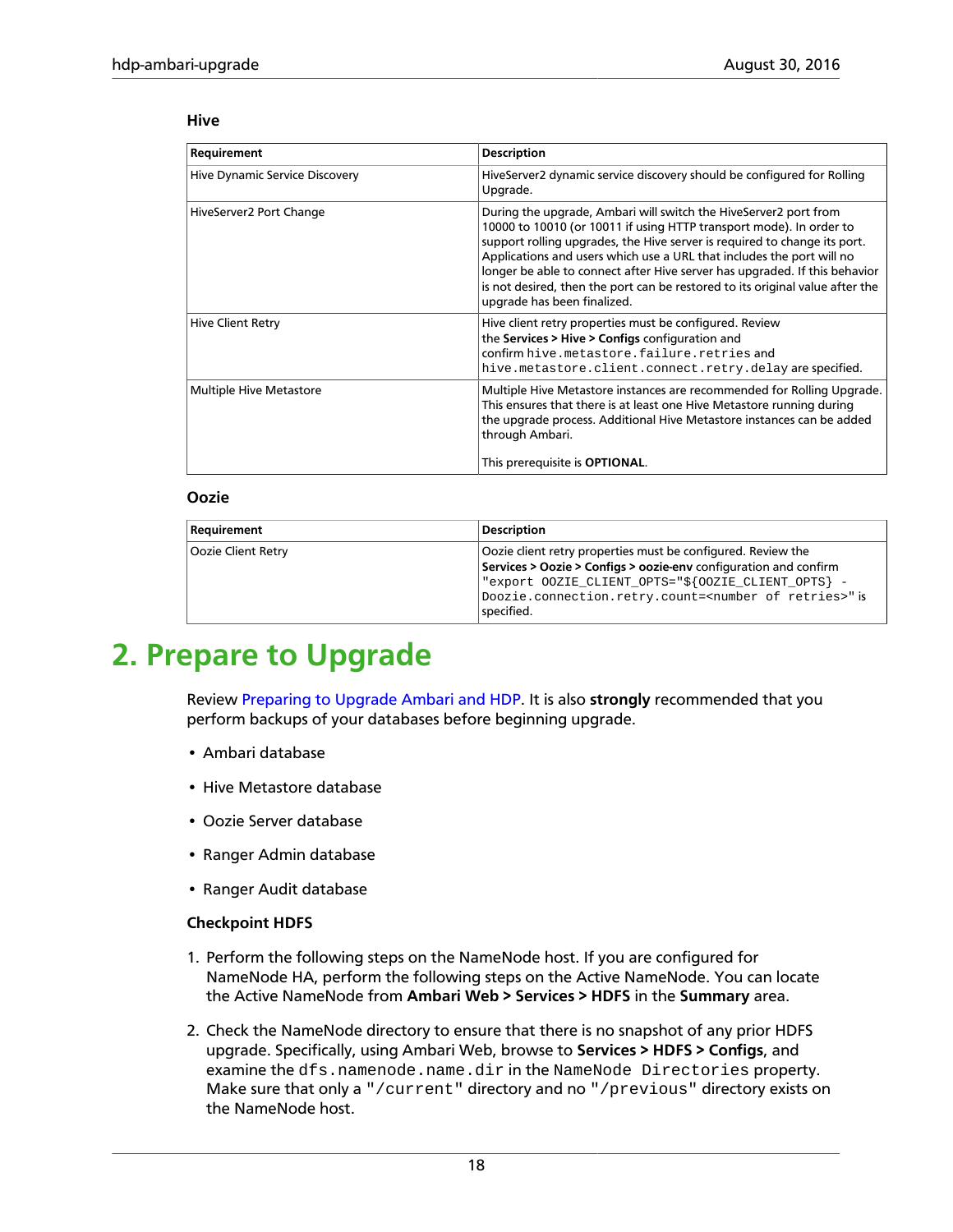3. Create the following log and other files. Creating these logs allows you to check the integrity of the file system after the Stack upgrade.

As the HDFS user,  $"su -1$  <HDFS USER>" run the following (where <HDFS\_USER> is the HDFS Service user, for example, hdfs):

• Run fsck with the following flags and send the results to a log. The resulting file contains a complete block map of the file system. You use this log later to confirm the upgrade.

```
hdfs fsck / -files -blocks -locations > dfs-old-fsck-1.log
```
• Create a list of all the DataNodes in the cluster.

hdfs dfsadmin -report > dfs-old-report-1.log

• **Optional**: Capture the complete namespace of the file system. The following command does a recursive listing of the root file system:

hdfs dfs -ls -R / > dfs-old-lsr-1.log

- **Optional**: Copy all unrecoverable data stored in HDFS to a local file system or to a backup instance of HDFS.
- 4. Save the namespace. As the HDFS user, "su -l <HDFS\_USER>", you must put the cluster in Safe Mode.

hdfs dfsadmin -safemode enter

hdfs dfsadmin -saveNamespace



### **Note**

In a highly-available NameNode configuration, the command hdfs dfsadmin -saveNamespace sets a checkpoint in the first NameNode specified in the configuration, in dfs.ha.namenodes. [nameserviceID].

You can also use the df sadmin -f soption to specify which NameNode to connect. For example, to force a checkpoint in NameNode2:

```
hdfs dfsadmin -fs hdfs://namenode2-hostname:namenode2-
port -saveNamespace
```
5. Copy the checkpoint files located in  $\frac{1}{5}$  (dfs.namenode.name.dir)/current into a backup directory.



### **Note**

In a highly-available NameNode configuration, the location of the checkpoint depends on where the saveNamespace command is sent, as defined in the preceding step.

6. Store the layoutVersion for the NameNode located at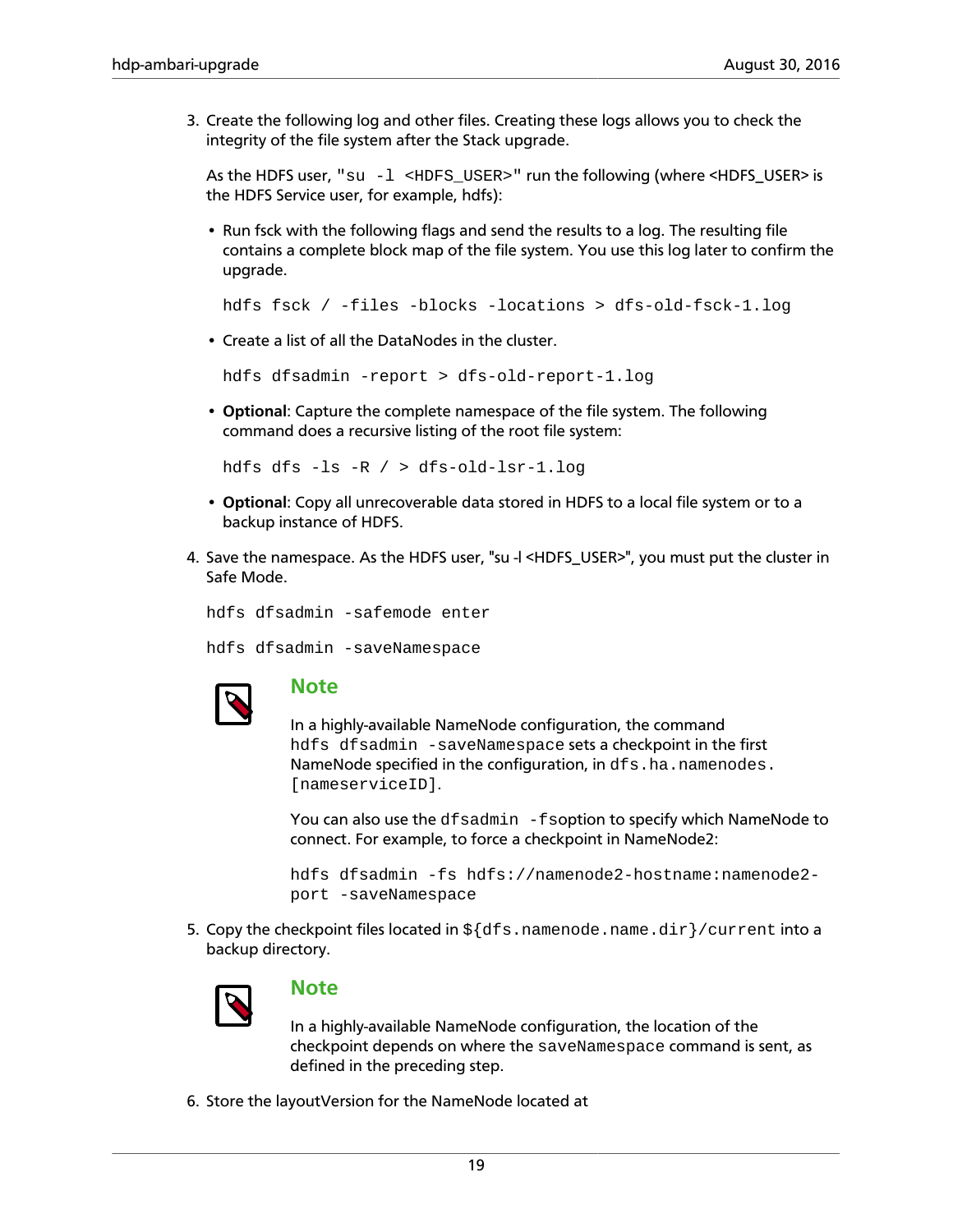\${dfs.namenode.name.dir}/current/VERSION, into a backup directory where

 $\frac{1}{2}$ {dfs.namenode.name.dir} is the value of the config parameter NameNode directories.

This file will be used later to verify that the layout version is upgraded.

7. As the HDFS user, "su -l <HDFS\_USER>", take the NameNode out of Safe Mode.

hdfs dfsadmin -safemode leave

8. Finalize any prior HDFS upgrade, if you have not done so already. As the HDFS user, " su l <HDFS\_USER> ", run the following:

hdfs dfsadmin -finalizeUpgrade



### **Important**

In HDP-2.5, Audit to DB is no longer supported in Apache Ranger. If you are upgrading from HDP-2.3 or HDP-2.4 to HDP-2.5, you should [use Apache Solr for](http://docs.hortonworks.com/HDPDocuments/HDP2/HDP-2.5.0/bk_security/content/using_apache_solr_for_ranger_audits.html) [Ranger audits](http://docs.hortonworks.com/HDPDocuments/HDP2/HDP-2.5.0/bk_security/content/using_apache_solr_for_ranger_audits.html). You should also [migrate your audit logs from DB to Solr.](http://docs.hortonworks.com/HDPDocuments/HDP2/HDP-2.5.0/bk_security/content/migrating_audit_logs_from_db_to_solr_in_ambari_clusters.html)

Proceed to [Register and Install Target Version.](upgrading_HDP_register_and_install_target_version.html)

# <span id="page-24-0"></span>**3. Register and Install Target Version**

This section describes the steps to register the software repositories with Ambari for the new target version (i.e. the version you will be upgrading to) and how to install the software on all hosts prior to performing the upgrade.

- [Register Target Version \[20\]](#page-24-1)
- [Install Target Version \[21\]](#page-25-0)



### **Note**

Refer to the Ambari Admin Guide for more information on [registering and](http://docs.hortonworks.com/HDPDocuments/Ambari-2.4.0.1/bk_ambari-administration/content/managing_versions.html) [managing versions.](http://docs.hortonworks.com/HDPDocuments/Ambari-2.4.0.1/bk_ambari-administration/content/managing_versions.html)

#### <span id="page-24-1"></span>**Register Target Version**

- 1. Log in to Ambari.
- 2. Browse to **Admin > Stack and Versions**.
- 3. Click on the **Versions** tab. You will see the version currently running, marked as "Current".



### **Note**

The full version is dependent on the HDP version you are actually running. For example, if you are currently running the HDP 2.3.0.0 release, you would see something like **HDP-2.3.0.0-2557** as the full version number.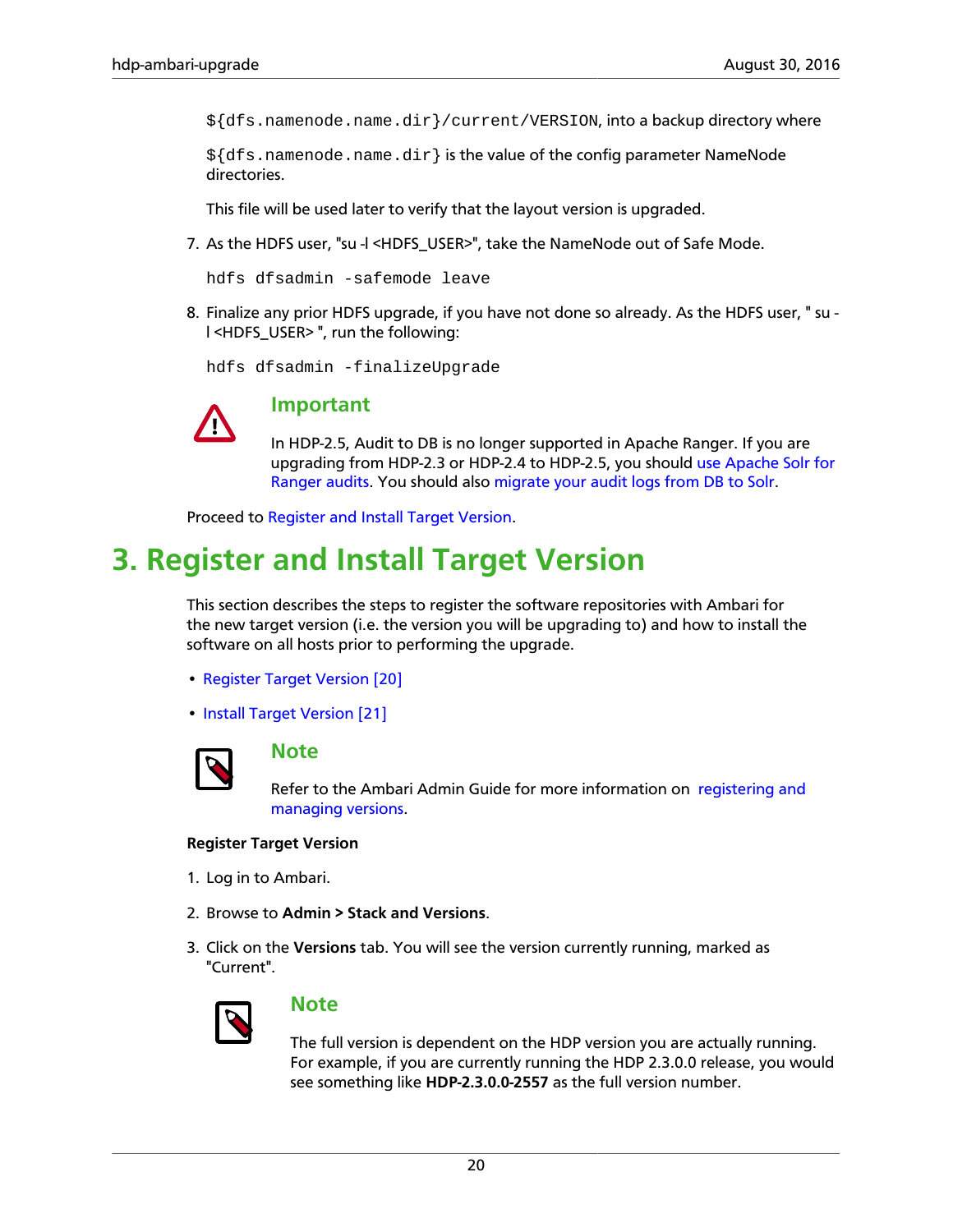#### 4. Click **Manage Versions**.

- 5. Proceed to register a new version by clicking **+ Register Version**.
- 6. Select the software version and method of delivery for your cluster.
	- **Choose HDP Stack**. The available HDP versions are shown in TABs. When you select a TAB, Ambari attempts to discover what specific version of that HDP Stack is available. That list is shown in a DROPDOWN. For that specific version, the available Services are displayed, with their Versions shown in the TABLE.
	- **Choose HDP Version**. If Ambari has access to the Internet, the specific Versions will be listed as options in the DROPDOWN. If you have a Version Definition File for a version that is not listed, you can click **Add Version…** and upload the VDF file. In addition, a **Default Version Definition** is also included in the list if you do not have Internet access or are not sure which specific version to install. If you choose the **Default Version Definition**, you must enter a "two-digit Version Number" in the **Name** input field.
	- **Choose Repository Delivery Method**. Using a Public Repository requires Internet connectivity. Using a Local Repository requires you have configured the software in a repository available in your network. To use the public software repositories, see the list of available [HDP Repositories](http://docs.hortonworks.com/HDPDocuments/Ambari-2.4.0.1/bk_ambari-installation/content/hdp_stack_repositories.html) for each OS. Or, if you are using a local repository, enter the Base URLs for the local repository you have created. Refer to [Using a Local](http://docs.hortonworks.com/HDPDocuments/Ambari-2.4.0.1/bk_ambari-installation/content/using_a_local_repository.html) [Repository](http://docs.hortonworks.com/HDPDocuments/Ambari-2.4.0.1/bk_ambari-installation/content/using_a_local_repository.html) for more information in setting-up a local repository in your environment.
- 7. Click Save.
- 8. Click **Go To Dashboard**, and browse back to to **Admin > Stack and Versions > Versions**.
- 9. You will see the version currently running, marked "Current", and the version you just registered **HDP-2.3.2.0** which is showing an **Install** button.
- 10 Proceed to [Install Target Version \[21\].](#page-25-0)

#### <span id="page-25-0"></span>**Install Target Version**

- 1. Log in to Ambari.
- 2. Browse to **Admin > Stack and Versions**.
- 3. Click on the **Versions** tab.
- 4. Click **Install** and click **OK** to confirm.
- 5. The Install version operation will start. This will install the target version on all hosts in the cluster. You can monitor the progress of the install by clicking the "Installing" link.



### **Note**

If you have Apache Ranger on your cluster, confirm that the ambariinfra-solr-client package is installed on the Ranger Admin host. The [Ambari Infra](http://docs.hortonworks.com/HDPDocuments/Ambari-2.4.0.1/bk_ambari-user-guide/content/ch_ambari_infra.html) service contains the default Solr instance used by Apache Ranger.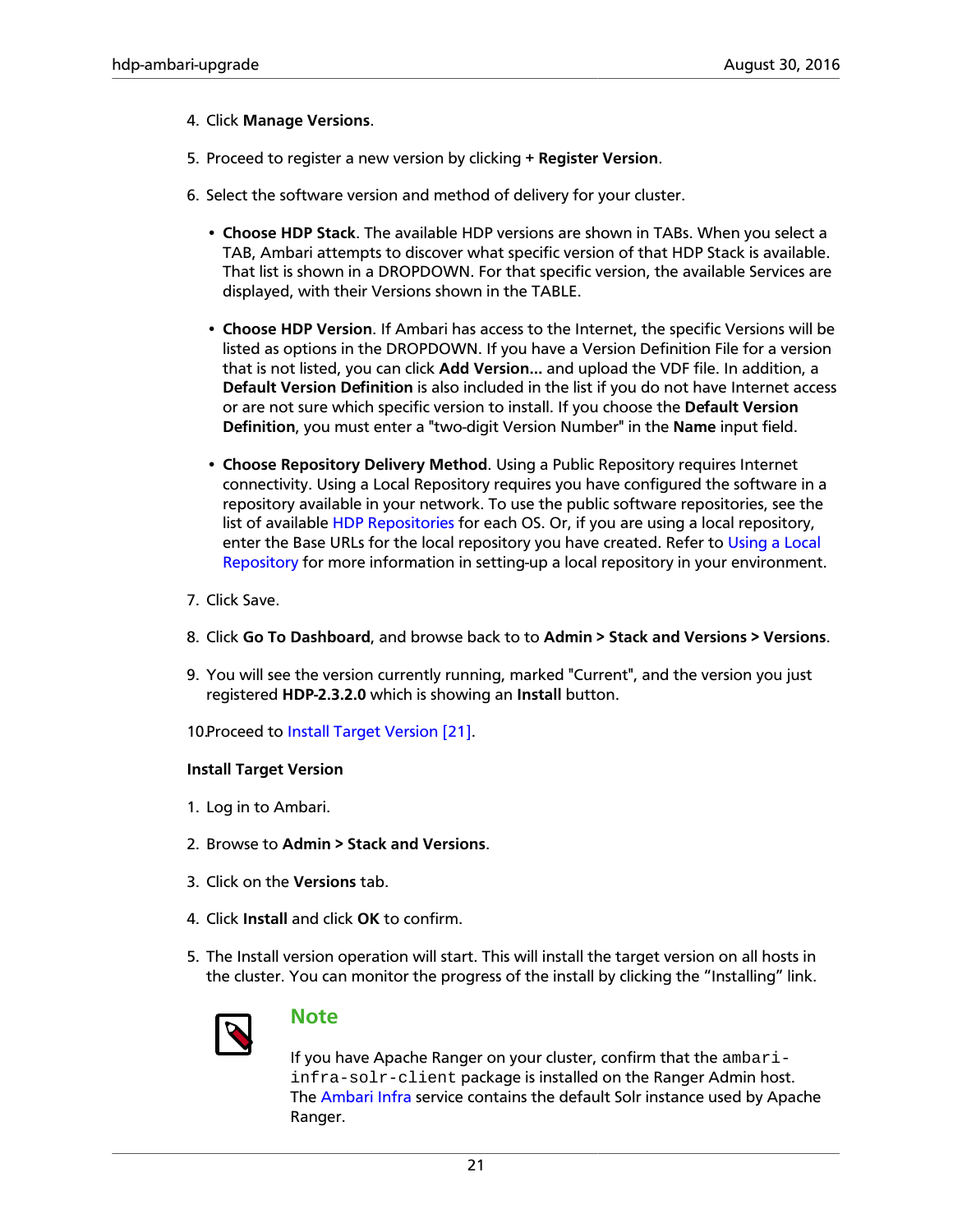- 6. Once the install is complete, the **Install** button will be replaced with the option to **Upgrade**.
- 7. Proceed to [Perform the Upgrade.](upgrading_HDP_perform_the_upgrade.html)

# <span id="page-26-0"></span>**4. Perform the Upgrade**

- 1. Log in to Ambari.
- 2. Browse to **Admin > Stack and Versions**.
- 3. Click on the **Versions** tab. The [registered and installed](upgrading_HDP_register_and_install_target_version.html) target HDP version should be visible.
- 4. Click **Perform Upgrade** on the target version.
- 5. Based on your current HDP version and the target HDP version, Ambari will perform a set of [prerequisite checks](upgrading_HDP_prerequisites.html) to determine if you can perform a **Rolling Upgrade** or an **Express Upgrade**. A dialog will be presented with the options available.
- 6. Select your upgrade method: **Rolling Upgrade** or **Express Upgrade**. There are also advanced options available.

| Option                            | <b>Description</b>                                                                                                                                                                                                                                                                                                               |
|-----------------------------------|----------------------------------------------------------------------------------------------------------------------------------------------------------------------------------------------------------------------------------------------------------------------------------------------------------------------------------|
| Skip all Service Check failures   | Ambari will automatically skip any Service Check failures and complete<br>the task without requiring user intervention to continue. After all the<br>Service Checks have run in a task, you will be presented with summary of<br>the failures and an option to continue the upgrade or pause.                                    |
| Skip all Slave Component failures | Ambari will automatically skip any Slave Component failures and<br>complete the task of upgrading Slave components without requiring<br>user intervention to continue. After all Slave Components have been<br>upgraded, you will be presented with a summary of the failures and an<br>option to continue the upgrade or pause. |

- 7. Click **Proceed**. Based on your option choice, proceed with the upgrade:
	- If you selected Rolling Upgrade , proceed to [Perform Rolling Upgrade.](upgrading_HDP_perform_rolling_upgrade.html)
	- If you selected Express Upgrade , proceed to [Perform Express Upgrade.](upgrading_HDP_perform_express_upgrade.html)

# <span id="page-26-1"></span>**4.1. Perform Rolling Upgrade**

- 1. Ambari will check that your cluster meets the [Rolling Upgrade Prerequisites.](HDP_rolling_upgrade_prerequisites.html) A dialog will be presented with the results:
	- a. If any prerequisites are not met but are required, the result will be shown with an error. You will not be allowed to proceed with the upgrade. Make the appropriate corrections and return to Perform Upgrade again.
	- b. If any prerequisites are not met but are optional, the result will be shown with a warning. You will be allowed to Proceed with the upgrade.
	- c. A list of configuration changes (if any) will be displayed.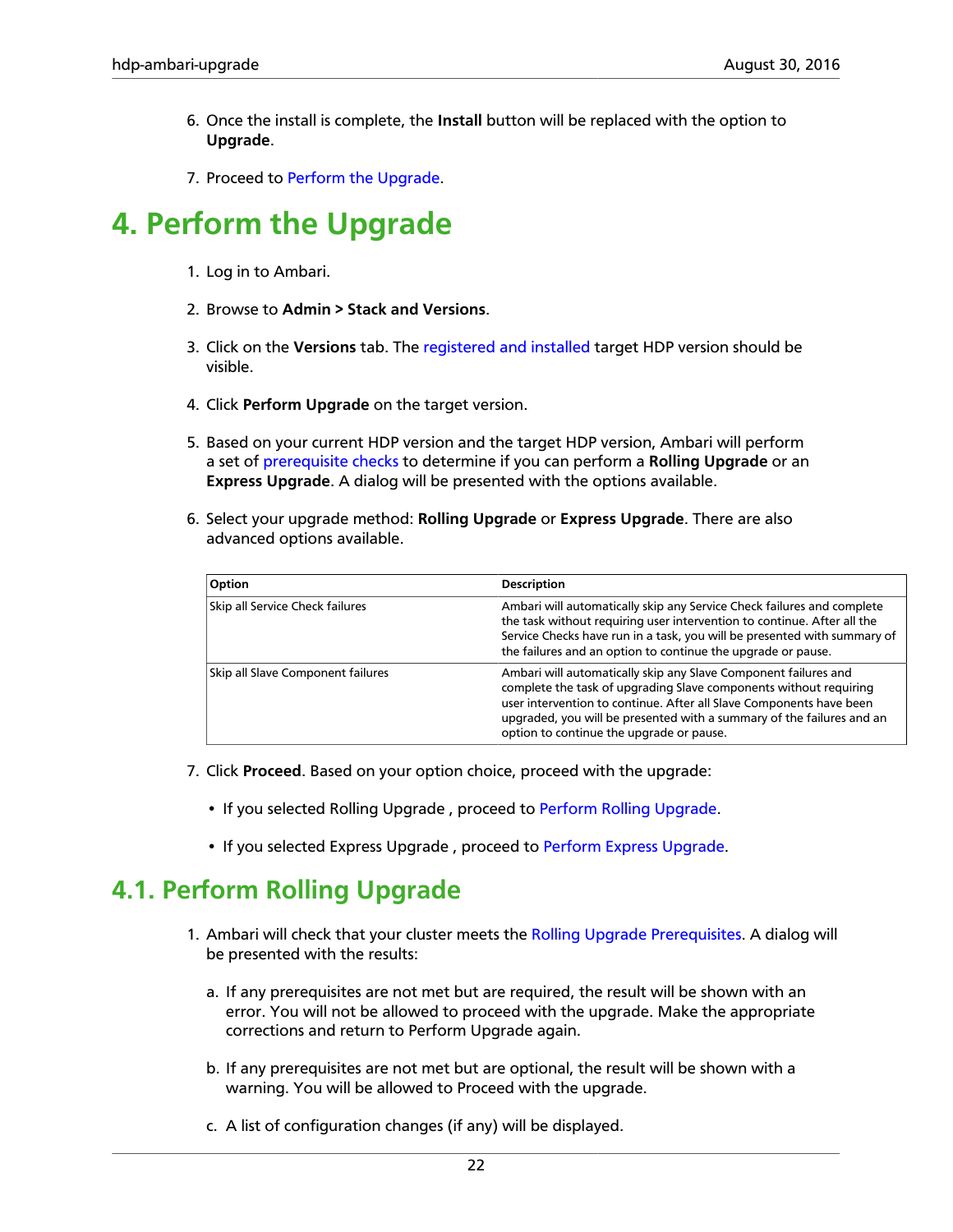- 2. Once the prerequisite checks are complete, the upgrade will start. The time it takes to perform the upgrade dependents on many factors. As part of the upgrade process, each component in the cluster is restarted in a serial fashion as such, the stop/start time is a big contributor to the overall time.
- 3. The upgrade process involves a set of stages. This table lists the high-level stages and if the process requires any action by you during normal operation.



### **Note**

If any stage fails, the upgrade will halt and prompt for action.

| Stage                    | <b>Description</b>                                                                                                                                                                                                                           | <b>Action Required</b>                                                                                                                                                                                                                        |
|--------------------------|----------------------------------------------------------------------------------------------------------------------------------------------------------------------------------------------------------------------------------------------|-----------------------------------------------------------------------------------------------------------------------------------------------------------------------------------------------------------------------------------------------|
| Prepare Backups          | This is a confirmation step used to<br>confirm that you have taken proper<br>backups before proceeding.                                                                                                                                      | You must acknowledge the prompt for database backups.                                                                                                                                                                                         |
| ZooKeeper                | All ZooKeeper servers are upgraded<br>and restarted.                                                                                                                                                                                         | None                                                                                                                                                                                                                                          |
| Ranger                   | Ranger Admin and UserSync servers<br>are upgraded and restarted.                                                                                                                                                                             | None. If Ranger Admin does not function after the upgrade<br>completes, run the upgrade scripts manually, then Retry<br>Upgrading Ranger, as described here.                                                                                  |
| <b>Core Masters</b>      | This stage upgrades the master<br>components of core services. This<br>includes JournalNodes & NameNodes<br>(HDFS), HistoryServer (MapReduce2),<br>ResourceManager & ATS (YARN) and<br>HBase Masters (HBase).                                | None                                                                                                                                                                                                                                          |
| All Service Checks       | All Service Checks are performed<br>against the cluster.                                                                                                                                                                                     | If any service check fails, you will be prompted to Ignore and<br>Continue, Downgrade or Retry. If you selected the "Skip all<br>Service Check failures" option, you will only be prompted at<br>the completion of all of the Service Checks. |
| Core Slaves              | This stage upgrades the slave<br>components of core services.<br>This includes DataNodes (HDFS),<br>RegionServers (HBase) and<br>NodeManagers (YARN). This is down<br>in two batches: 20% of the slaves first,<br>then the remaining slaves. | After the first 20% batch is complete, you will be prompted to<br>Verify the cluster is operating correctly.                                                                                                                                  |
| All Service Checks       | All Service Checks are performed<br>against the cluster.                                                                                                                                                                                     | If any service check fails, you will be prompted to Ignore and<br>Continue, Downgrade or Retry. If you selected the "Skip all<br>Service Check failures" option, you will only be prompted at<br>the completion of all of the Service Checks. |
| Hive                     | This stage upgrades the Hive<br>Metastore, HiveServer2 and WebHCat<br>components and the Hive clients.                                                                                                                                       | Ambari will switch the HiveServer2 port from 10000 to<br>10010 (or, 10011 if using HTTP transport mode). You will be<br>prompted to confirm prior to the switch.                                                                              |
| Spark                    | The Spark Job History Server and<br>clients are upgraded.                                                                                                                                                                                    | None                                                                                                                                                                                                                                          |
| Oozie                    | The Oozie Server and clients are<br>upgraded.                                                                                                                                                                                                | None                                                                                                                                                                                                                                          |
| Falcon                   | The Falcon Server and clients are<br>upgraded.                                                                                                                                                                                               | None                                                                                                                                                                                                                                          |
| <b>Client Components</b> | All remaining clients are upgraded.                                                                                                                                                                                                          | None                                                                                                                                                                                                                                          |
| All Service Checks       | All Service Checks are performed<br>against the cluster.                                                                                                                                                                                     | If any service check fails, you will be prompted to Ignore and<br>Continue, Downgrade or Retry. If you selected the "Skip all<br>Service Check failures" option, you will only be prompted at<br>the completion of all of the Service Checks. |
| Kafka                    | The Kafka Brokers are upgraded.                                                                                                                                                                                                              | None                                                                                                                                                                                                                                          |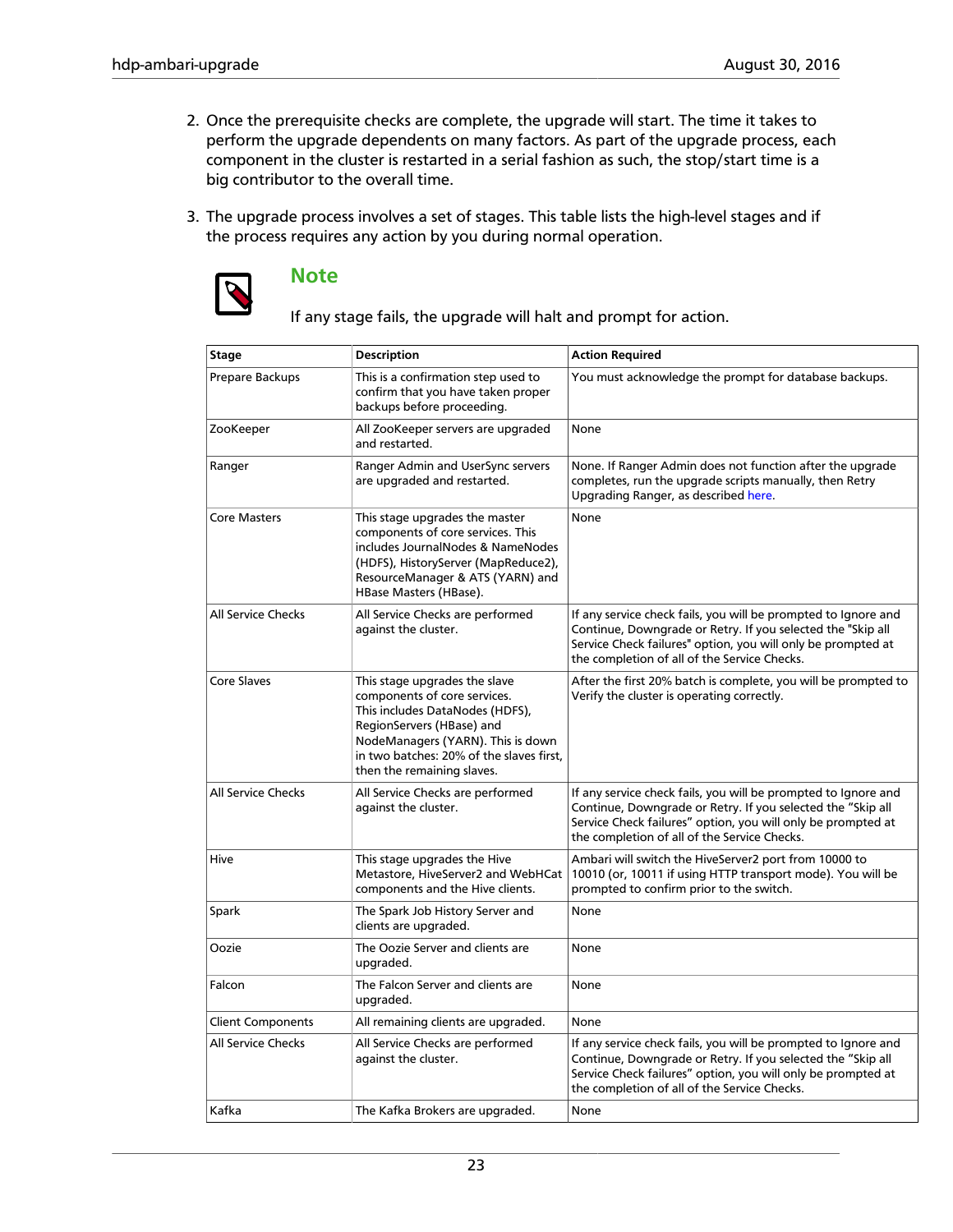| Stage                          | <b>Description</b>                                                                                                                                                              | <b>Action Required</b>                                                                                                                                                                 |
|--------------------------------|---------------------------------------------------------------------------------------------------------------------------------------------------------------------------------|----------------------------------------------------------------------------------------------------------------------------------------------------------------------------------------|
| Knox                           | The Knox Gateways are upgraded.                                                                                                                                                 | None                                                                                                                                                                                   |
| Storm                          | Storm does not support rolling<br>upgrade from a previous HDP version<br>to HDP-2.5.                                                                                            | The rolling upgrade process will ask you to stop Storm<br>topologies, perform the upgrade, and redeploy your<br>topologies.                                                            |
| Slider                         | The Slider clients are upgraded.                                                                                                                                                | None                                                                                                                                                                                   |
| Flume                          | The Flume agents are upgrade.                                                                                                                                                   | None                                                                                                                                                                                   |
| Finalize Upgrade Pre-<br>Check | Checks if any hosts were not<br>upgraded, either because the host<br>was in Maintenance Mode, or one or<br>more components on the host failed<br>to upgrade (and were skipped). | Click on the list that displays "# hosts" for details on the hosts<br>(and their components) that are not upgraded. You can Pause<br>Upgrade, delete the hosts and return to finalize. |
| Finalize                       | The component upgrades are<br>complete. You are presented the<br>option to Finalize, which when<br>selected, completes the upgrade<br>process + saves the cluster state.        | Prompted to Finalize, Finalize Later or Downgrade.                                                                                                                                     |

4. Once the upgrade is complete, you have an option to **Finalize** the upgrade, to **Finalize Later** or to **Downgrade**. Finalizing later gives you a chance to perform more validation on the cluster. Downgrade moves the cluster version back to the previous version (basically: the reverse of the upgrade process stages). **Once finalized, you cannot downgrade back to the previous version**.



### **Note**

If you choose to finalize later, both versions will be listed on the Stack and Versions tab with the starting version displaying as Current. It is not until you finalize that Ambari makes the target version the current version. Also, until you finalize, you will not be able to perform operational changes to the cluster (such as move components, change configurations, etc).

5. Click **Finalize** and the upgrade process is complete.

# <span id="page-28-0"></span>**4.2. Perform Express Upgrade**

- 1. Ambari will check that your cluster meets the [Prerequisites.](upgrading_HDP_prerequisites.html) A dialog will be presented with the results:
	- a. If any prerequisites are not met but are required, the result will be shown with an error. You will not be allowed to proceed with the upgrade. Make the appropriate corrections and return to Perform Upgrade again.
	- b. If any prerequisites are not met but are optional, the result will be shown with a warning. You will be allowed to Proceed with the upgrade.
	- c. A list of configuration changes (if any) will be displayed.
- 2. Once the prerequisite checks are complete, the upgrade will start. The time it takes to perform the upgrade dependents on many factors. As part of the upgrade process, each component in the cluster is restarted in a serial fashion so the stop/start time is a big contributor to the overall time.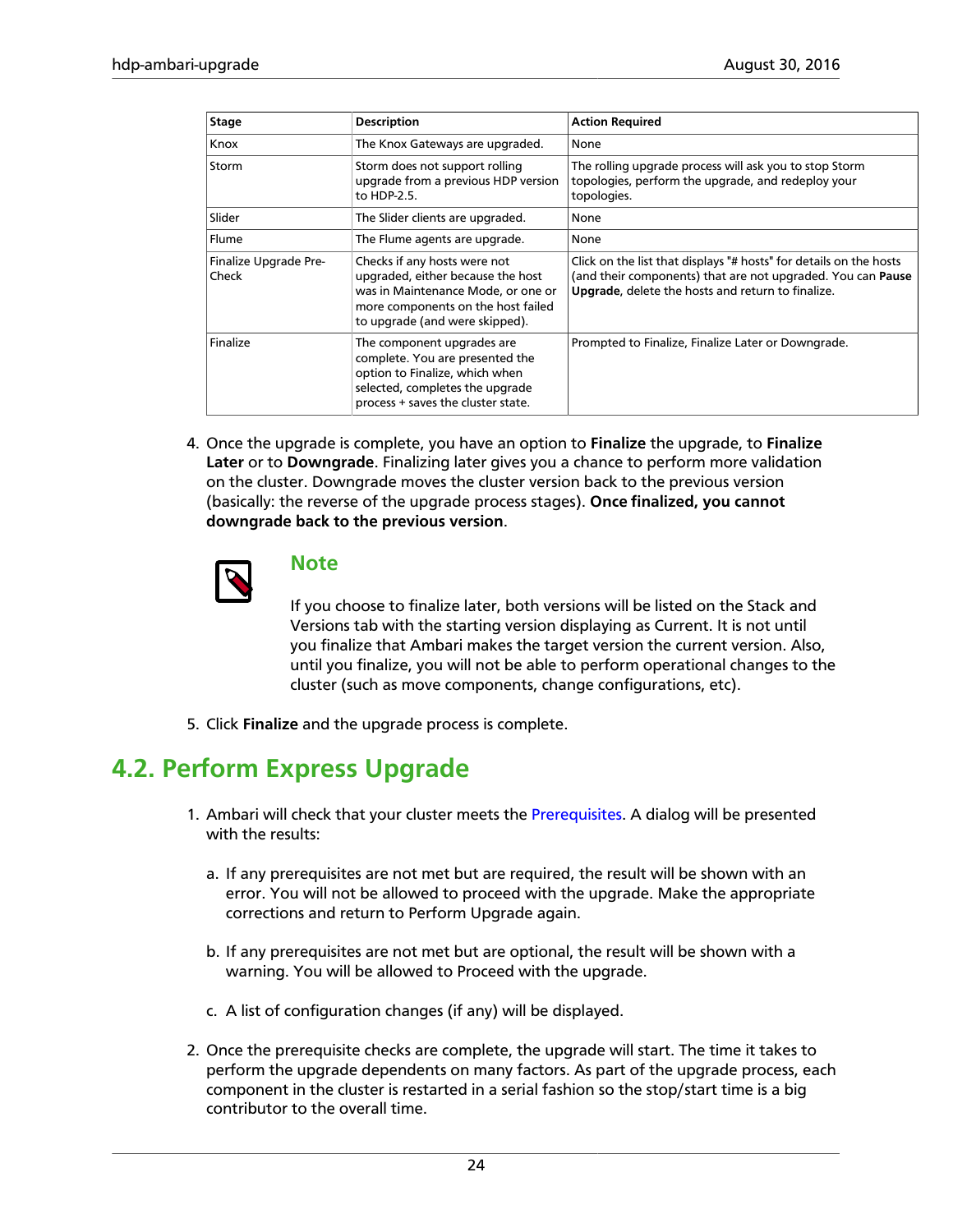3. The upgrade process involves a set of stages. This table lists the high-level stages and if the process requires any action by you during normal operation.



### **Note**

If any stage fails, the upgrade will halt and prompt for action.

| Stage                                                    | <b>Description</b>                                                                                                                                                              | <b>Action Required</b>                                                                                                                                                                                                                        |
|----------------------------------------------------------|---------------------------------------------------------------------------------------------------------------------------------------------------------------------------------|-----------------------------------------------------------------------------------------------------------------------------------------------------------------------------------------------------------------------------------------------|
| Prepare Upgrade                                          | You should stop all YARN queues, all<br>long-running applications on Slider,<br>and deactivate & kill all running Storm<br>topologies.                                          | Perform the actions to prepare for the upgrade.                                                                                                                                                                                               |
| <b>Stop Components for</b><br><b>High-Level Services</b> | This will stop all components for High-<br>Level Services. This includes all master<br>components except those of HDFS,<br>HBase, ZooKeeper and Ranger.                         | None                                                                                                                                                                                                                                          |
| Perform Backups                                          | This is a confirmation step used to<br>confirm that you have taken proper<br>backups before proceeding.                                                                         | You must acknowledge the prompt for database backups.                                                                                                                                                                                         |
| <b>Stop Components for</b><br>Core Service               | Stops all components with HDFS,<br>HBase, ZooKeeper and Ranger.                                                                                                                 | None                                                                                                                                                                                                                                          |
| <b>Update Target Stack</b>                               | Updates the stack version in Ambari<br>to the target version. There is no<br>downgrade past this point.                                                                         | None                                                                                                                                                                                                                                          |
| <b>Update Service Configs</b>                            | Updates (i.e. transfers or replaces) any<br>configurations that are necessary for<br>the upgrade.                                                                               | None                                                                                                                                                                                                                                          |
| <b>Restart Components</b>                                | Restarts all core components such<br>as ZooKeeper, Ranger, HDFS, YARN,<br>MapReduce2 and various Clients (Tez,<br>Pig, Sqoop).                                                  | None                                                                                                                                                                                                                                          |
| All Service Checks                                       | All Service Checks are performed<br>against the cluster.                                                                                                                        | If any service check fails, you will be prompted to Ignore and<br>Continue, Downgrade or Retry. If you selected the "Skip all<br>Service Check failures" option, you will only be prompted at<br>the completion of all of the Service Checks. |
| <b>Restart Components</b>                                | Restarts the remaining components<br>such as Oozie, Falcon, Hive, Spark and<br>others.                                                                                          | None                                                                                                                                                                                                                                          |
| Set Version on All Hosts                                 | Sets the HDP version on all hosts to<br>the target HDP version.                                                                                                                 | None                                                                                                                                                                                                                                          |
| Finalize Upgrade Pre-<br>Check                           | Checks if any hosts were not<br>upgraded, either because the host<br>was in Maintenance Mode, or one or<br>more components on the host failed<br>to upgrade (and were skipped). | Click on the list that displays "# hosts" for details on the hosts<br>(and their components) that are not upgraded. You can Pause<br>Upgrade, delete the hosts and return to finalize.                                                        |
| Finalize Upgrade                                         | The component upgrades are<br>complete. You are presented the<br>option to Finalize, which when<br>selected, completes the upgrade<br>process + saves the cluster state.        | Prompted to Finalize or Finalize Later or Downgrade.                                                                                                                                                                                          |

4. Once the upgrade is complete, you have an option to **Finalize** the upgrade, to **Finalize Later** or to **Downgrade**. Finalizing later gives you a chance to perform more validation on the cluster. Downgrade moves the cluster version back to the previous version (basically: the reverse of the upgrade process stages). **Once finalized, you cannot downgrade back to the previous version**.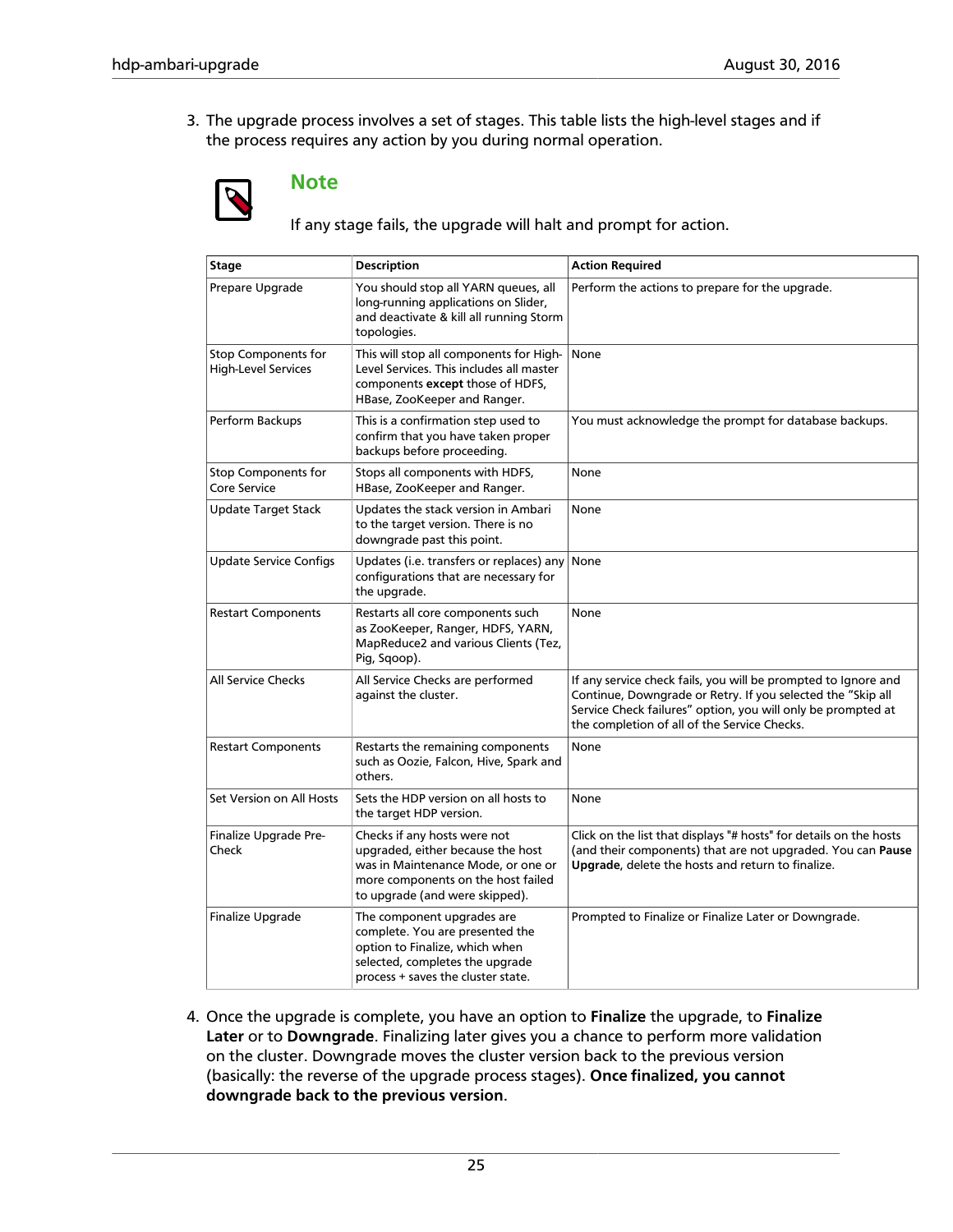

### **Note**

If you choose to finalize later, both versions will be listed on the Stack and Versions tab with the starting version displaying as Current. It is not until you finalize that Ambari makes the target version the current version. Also, until you finalize, you will not be able to perform operational changes to the cluster (such as move components, change configurations, etc).

5. Click **Finalize** and the upgrade process is complete.

# <span id="page-30-0"></span>**5. Post-upgrade Tasks**

# <span id="page-30-1"></span>**5.1. Post-upgrade Tasks for Ranger with Kerberos**

- 1. If you have not already done so, you should [migrate your audit logs from DB to Solr.](http://docs.hortonworks.com/HDPDocuments/HDP2/HDP-2.5.0/bk_security/content/migrating_audit_logs_from_db_to_solr_in_ambari_clusters.html)
- 2. After successfully upgrading, use the procedure in "[How to Regenerate Keytabs"](http://docs.hortonworks.com/HDPDocuments/Ambari-2.4.0.1/bk_ambari-user-guide/content/how_to_regenerate_keytabs.html) to regenerate keytabs. Select the "Only regenerate keytabs for missing hosts and components" check box, confirm the keytab regeneration, then restart all required services.
- 3. Log in to the Ranger Admin UI and select **Settings > Users/Groups**. Select the Users tab, then click **Add New User**. On the User Detail page, enter the short-name of the principal "ranger.lookup.kerberos.principal" (if that user does not already exist) in the **User Name** box. For example, if the lookup principal is "rangerlookup/\_HOST@\${realm}", enter "rangelookup" as the user name. Enter the other settings shown below, then click **Save** to create the user. Add the new "rangerlookup" user in Ranger policies and services. You can use **Test Connection** on the Services pages to chcck the connection.

| <b>Ranger</b>              | <b>UAccess Manager D</b> Audit<br><b>O</b> Settings                                    | <b>A</b> admin |
|----------------------------|----------------------------------------------------------------------------------------|----------------|
| Users/Groups > User Create |                                                                                        |                |
| <b>User Detail</b>         |                                                                                        |                |
| User Name *                | $\boxplus$<br>rangerlookup                                                             |                |
| New Password *             | $^\circledR$<br>                                                                       |                |
| Password Confirm *         | $\oplus$<br>                                                                           |                |
| First Name *               | rangerfooloup                                                                          |                |
| <b>Last Name</b>           |                                                                                        |                |
| <b>Email Address</b>       |                                                                                        |                |
| Select Role *              | User                                                                                   |                |
|                            | $\left( \begin{matrix} \bullet \\ \bullet \end{matrix} \right)$<br>Group Please select |                |
|                            | Save Cancel                                                                            |                |
|                            |                                                                                        |                |
|                            |                                                                                        |                |

#### **Additional Steps for Ranger HA with Kerberos**

If Ranger HA (High Availability) is set up along with Kerberos, perform the following additional steps: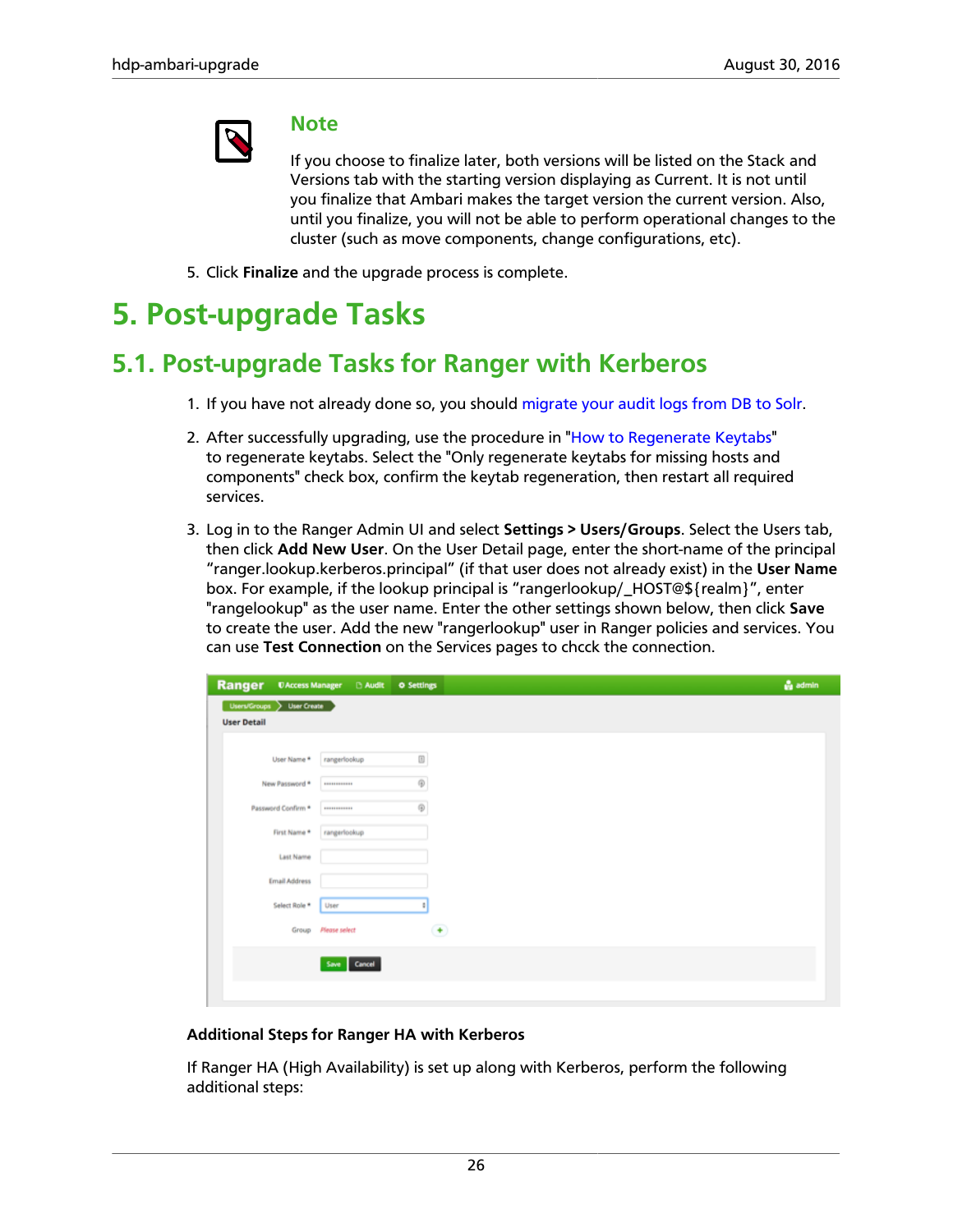1. Use SSH to connect to the KDC server host. Use the kadmin.local command to access the Kerberos CLI, then check the list of principals for each domain where Ranger Admin and the load-balancer are installed.

kadmin.local kadmin.local: list\_principals

For example, if Ranger Admin is installed on <host1> and <host2>, and the load-balancer is installed on <host3>, the list returned should include the following entries:

```
HTTP/ <host3>@EXAMPLE.COM
HTTP/ <host2>@EXAMPLE.COM
HTTP/ <host1>@EXAMPLE.COM
```
If the HTTP principal for any of these hosts is not listed, use the following command to add the principal:

kadmin.local: addprinc -randkey HTTP/<host3>@EXAMPLE.COM



### **Note**

This step will need to be performed each time the Spnego keytab is regenerated.

2. Use the following kadmin.local commands to add the HTTP Principal of each of the Ranger Admin and load-balancer nodes to the Spnego keytab file:

```
kadmin.local: ktadd -norandkey -kt /etc/security/keytabs/spnego.service.
keytab HTTP/ <host3>@EXAMPLE.COM
kadmin.local: ktadd -norandkey -kt /etc/security/keytabs/spnego.service.
keytab HTTP/ <host2>@EXAMPLE.COM
kadmin.local: ktadd -norandkey -kt /etc/security/keytabs/spnego.service.
keytab HTTP/ <host1>@EXAMPLE.COM
```
Use the exit command to exit ktadmin.local.

3. Run the following command to check the Spnego keytab file:

klist -kt /etc/security/keytabs/spnego.service.keytab

The output should include the principals of all of the nodes on which Ranger Admin and the load-balancer are installed. For example:

```
Keytab name: FILE:/etc/security/keytabs/spnego.service.keytab
KVNO Timestamp Principal
---- -----------------
 --------------------------------------------------------
   1 07/22/16 06:27:31 HTTP/ <host3>@EXAMPLE.COM
   1 07/22/16 06:27:31 HTTP/ <host3>@EXAMPLE.COM
   1 07/22/16 06:27:31 HTTP/ <host3>@EXAMPLE.COM
   1 07/22/16 06:27:31 HTTP/ <host3>@EXAMPLE.COM
   1 07/22/16 06:27:31 HTTP/ <host3>@EXAMPLE.COM
   1 07/22/16 08:37:23 HTTP/ <host2>@EXAMPLE.COM
   1 07/22/16 08:37:23 HTTP/ <host2>@EXAMPLE.COM
   1 07/22/16 08:37:23 HTTP/ <host2>@EXAMPLE.COM
   1 07/22/16 08:37:23 HTTP/ <host2>@EXAMPLE.COM
   1 07/22/16 08:37:23 HTTP/ <host2>@EXAMPLE.COM
```